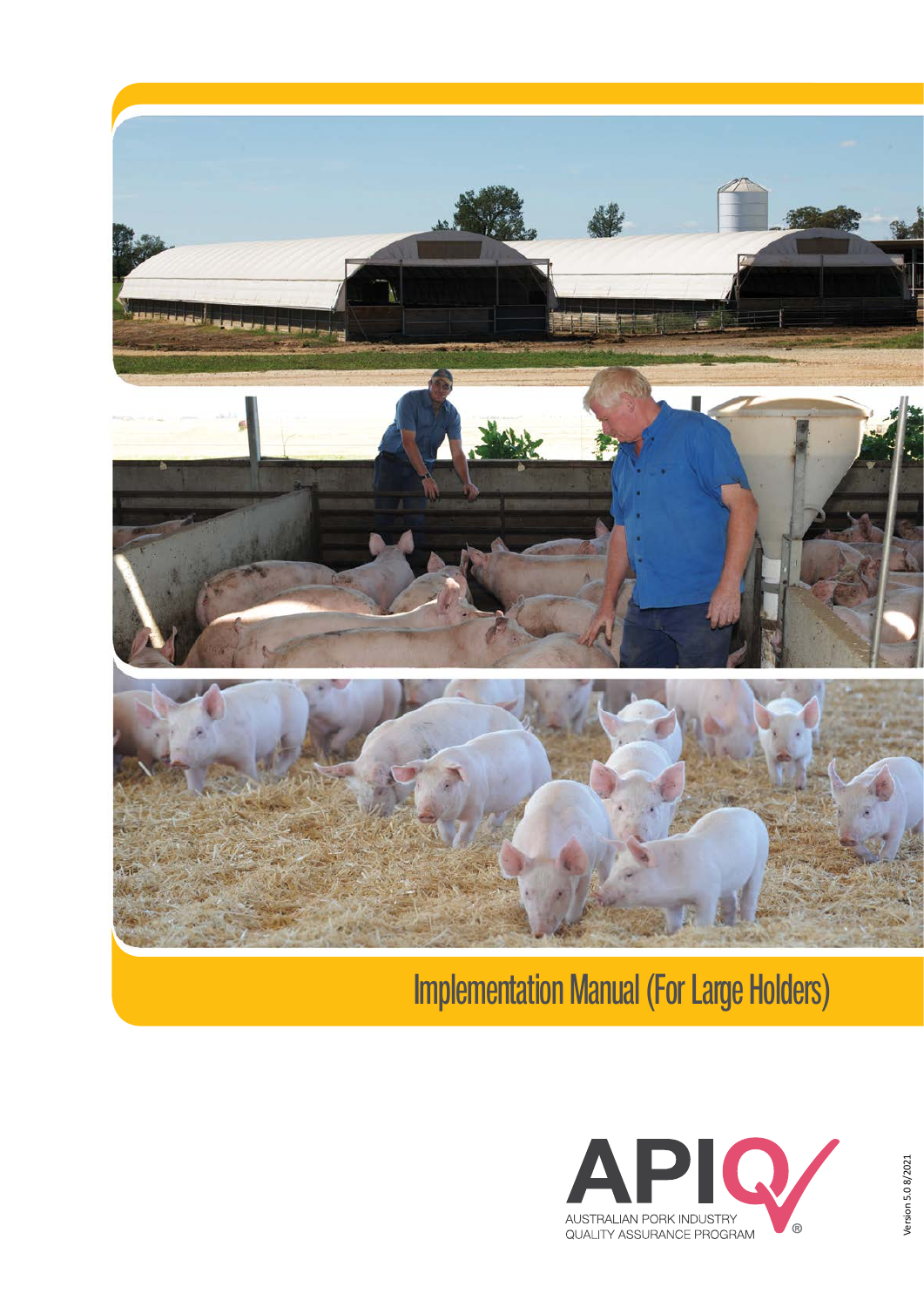# APIQ $\checkmark$ <sup>®</sup> Implementation Manual

[For Large Holders<sup>1</sup>]

# APIQ Management contact details

Level 2, 2 Brisbane Ave Barton ACT 2600 PO Box 4746 Kingston ACT 2604 Australia

Toll free 1800 789 099 Facsimile 02 6285 2288 Email apiq@australianpork.com.au Website www.apig.com.au

APIQ√<sup>®</sup> is operated by Australian Pork Limited on behalf of the Australian Pork Industry

#### Australian Pork Limited

Disclaimer

The opinions, advice and information contained in this publication have not been provided at the request of any person but are offered by Australian Pork Limited (APL) as general comments to help pig producers meet the Standards of the Australian Pork Industry Quality Assurance Program (APIQP*®*). No party, including pig producers, should or may assume or rely on the applicability of any opinion, advice or information in this document to their own circumstances, and should obtain their own specific professional advice. While APL has no reason to believe that the information contained in this publication is inaccurate, APL is unable to guarantee the accuracy of the information and, subject to any terms implied by law which cannot be excluded, accepts no responsibility for loss suffered as a result of any party's reliance on the accuracy or currency of the content of this publication. The information contained in this publication should not be relied upon for any purpose, including as a substitute for professional advice. Nothing within the publication constitutes an express or implied warranty, or representation, with respect to the accuracy or currency of the publication, any future matter or as to the value of or demand for any good.

Version 5.0 8/2021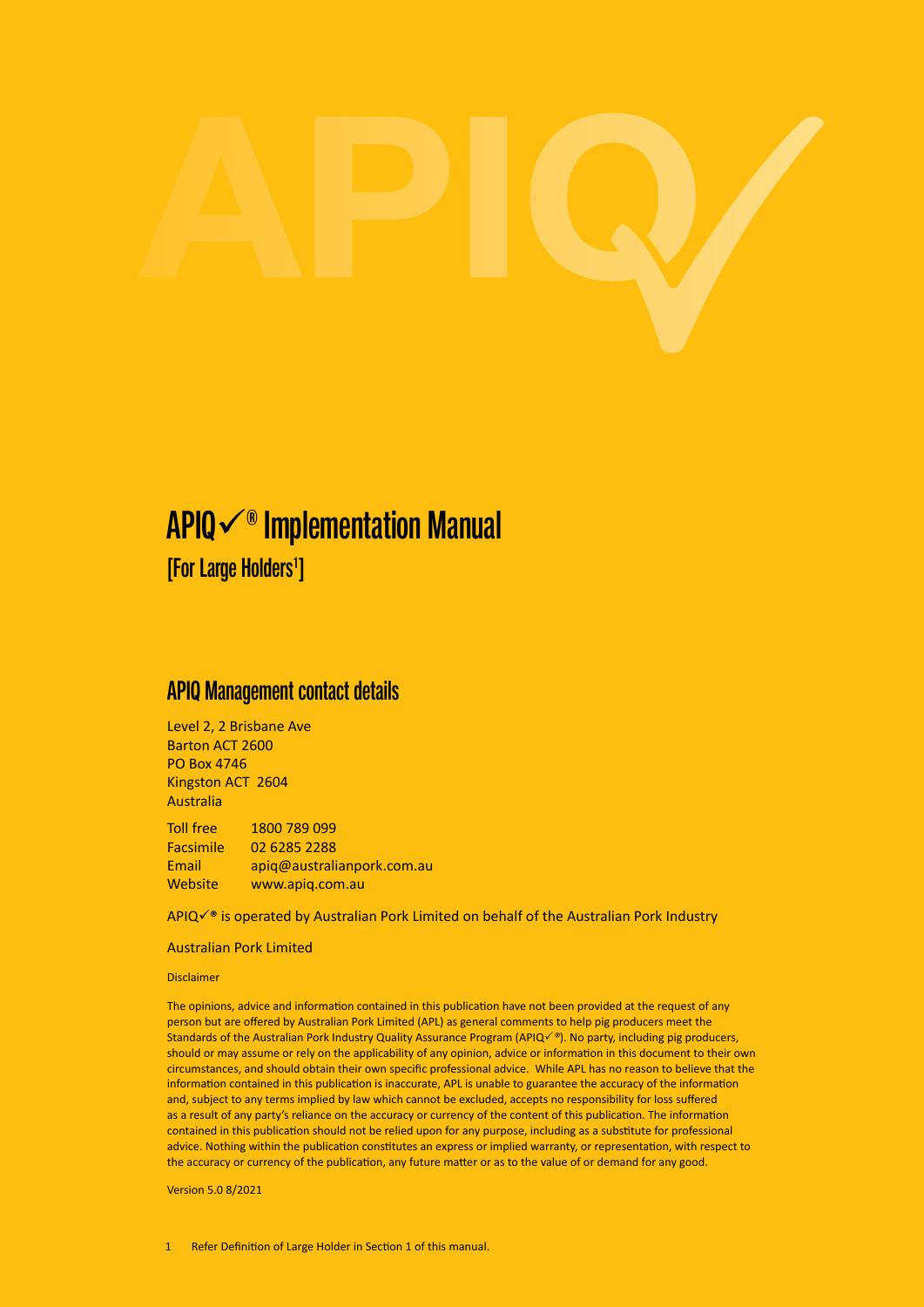# TABLE OF CONTENTS

| 1.0 |       |                                                                                       |  |  |  |
|-----|-------|---------------------------------------------------------------------------------------|--|--|--|
| 1.1 |       |                                                                                       |  |  |  |
| 1.2 |       |                                                                                       |  |  |  |
| 1.3 |       |                                                                                       |  |  |  |
| 1.4 |       |                                                                                       |  |  |  |
|     | 1.4.1 |                                                                                       |  |  |  |
|     | 1.4.2 |                                                                                       |  |  |  |
|     | 1.4.3 |                                                                                       |  |  |  |
|     | 1.4.4 |                                                                                       |  |  |  |
|     | 1.4.5 | APIQ√ <sup>®</sup> Verification Option B: Customer Specifications for Supply to Coles |  |  |  |
|     |       |                                                                                       |  |  |  |
| 2.0 |       |                                                                                       |  |  |  |
| 2.1 |       |                                                                                       |  |  |  |
|     | 2.1.1 |                                                                                       |  |  |  |
|     | 2.1.2 |                                                                                       |  |  |  |
|     | 2.1.3 |                                                                                       |  |  |  |
|     | 2.1.4 |                                                                                       |  |  |  |
|     | 2.1.5 |                                                                                       |  |  |  |
|     | 2.1.6 |                                                                                       |  |  |  |
|     | 2.1.7 |                                                                                       |  |  |  |
| 2.2 |       |                                                                                       |  |  |  |
| 2.3 |       |                                                                                       |  |  |  |
| 2.4 |       |                                                                                       |  |  |  |
| 3.0 |       |                                                                                       |  |  |  |
| 3.1 |       |                                                                                       |  |  |  |
|     | 3.1.1 |                                                                                       |  |  |  |
| 4.0 |       |                                                                                       |  |  |  |
| 4.1 |       |                                                                                       |  |  |  |
|     | 4.1.1 |                                                                                       |  |  |  |
|     | 4.1.2 |                                                                                       |  |  |  |
|     | 4.1.3 |                                                                                       |  |  |  |
|     | 4.1.4 | Preparing and Implementing Your APIQè Food Safety and Biosecurity Plan  26            |  |  |  |
| 4.2 |       | APIQè FOOD SAFETY AND BIOSECURITY PLAN DECLARATION (EXAMPLE)  27                      |  |  |  |
| 4.3 |       |                                                                                       |  |  |  |
| 4.4 |       |                                                                                       |  |  |  |
|     |       |                                                                                       |  |  |  |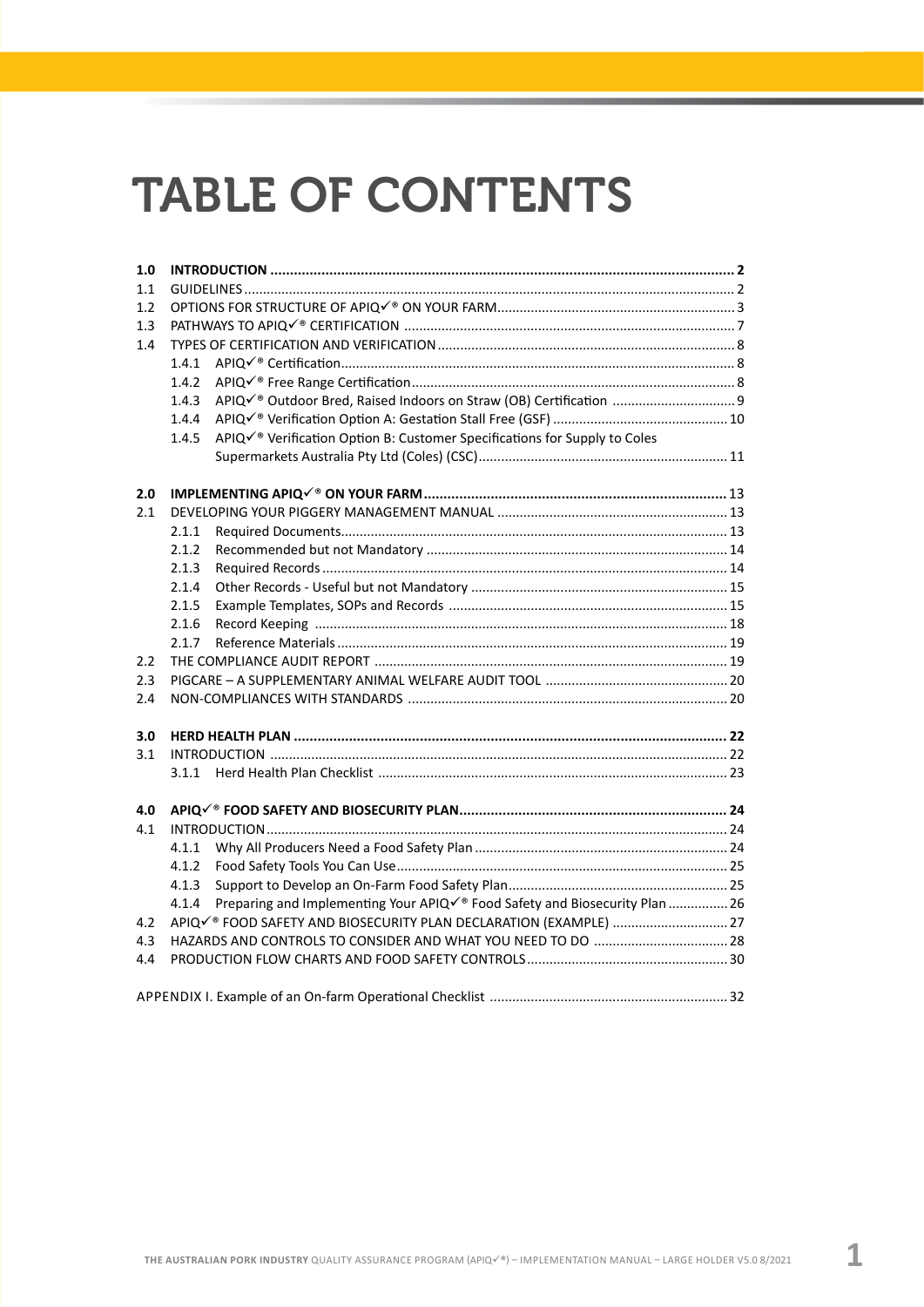<span id="page-3-0"></span>

# 1.0 INTRODUCTION

# 1.1 GUIDELINES

APIQ $\check{\bullet}$  is the Australian pork industry's on-farm Quality Assurance (QA) program, based on managing farm risks by following Good Agricultural Practices (GAP) using the principles of Hazard Analysis and Critical Control Points (HACCP). APIQ $\checkmark$ <sup>®</sup> is designed to help you to identify and manage risks on your farm and provides tools, including diaries, Standard Operating Procedures (SOPs), and recording systems.

APIQ $\checkmark$ <sup>®</sup> supports all producers and has two (2) producer categories:

- **• Small Holder** producers who have 50 or fewer sows and sell or feed to slaughter 1000 or fewer pigs in a year.
- **• Large Holder** producers who have 51 or more sows, and sell or feed to slaughter more than 1001 pigs in a year.

The APIQ $\checkmark$ <sup>®</sup> Standards and Performance Indicators are the same for Small and Large Holders. However, Large Holders typically require more complex manuals and recording systems than Small Holders. The APIQ√<sup>®</sup> Standards and Performance Indicators are listed in the *APIQ*√<sup>®</sup> Standards Manual and the *APIQ*ü® *Small Holder Manual*.

 $APIQV^*$  has seven (7) key areas of focus:

- **1. Management** helping you manage your piggery in a systematic manner.
- **2. Food Safety** helping you produce food that is safe.
- **3. Animal Welfare** helping you maintain high standards of animal care.
- **4. Biosecurity** helping you manage the health risks to your pigs; other pigs they may have contact with when they leave your farm; and people who may be in contact with them.
- **5. Traceability** compliance with the National Livestock Identification Scheme (NLIS) PigPass NVD requirements.
- **6. Environment** helping you maintain a high standard of environmental management.
- **7. Transport** to help ensure pigs transported off farm arrive in good condition and transport risks are managed.

APIQ $\check{\bullet}$  is divided into Modules with Standards and Performance Indicators established in consultation with industry and approved by the APL Board. There are currently seven (7) Modules, one for each of the seven areas listed above.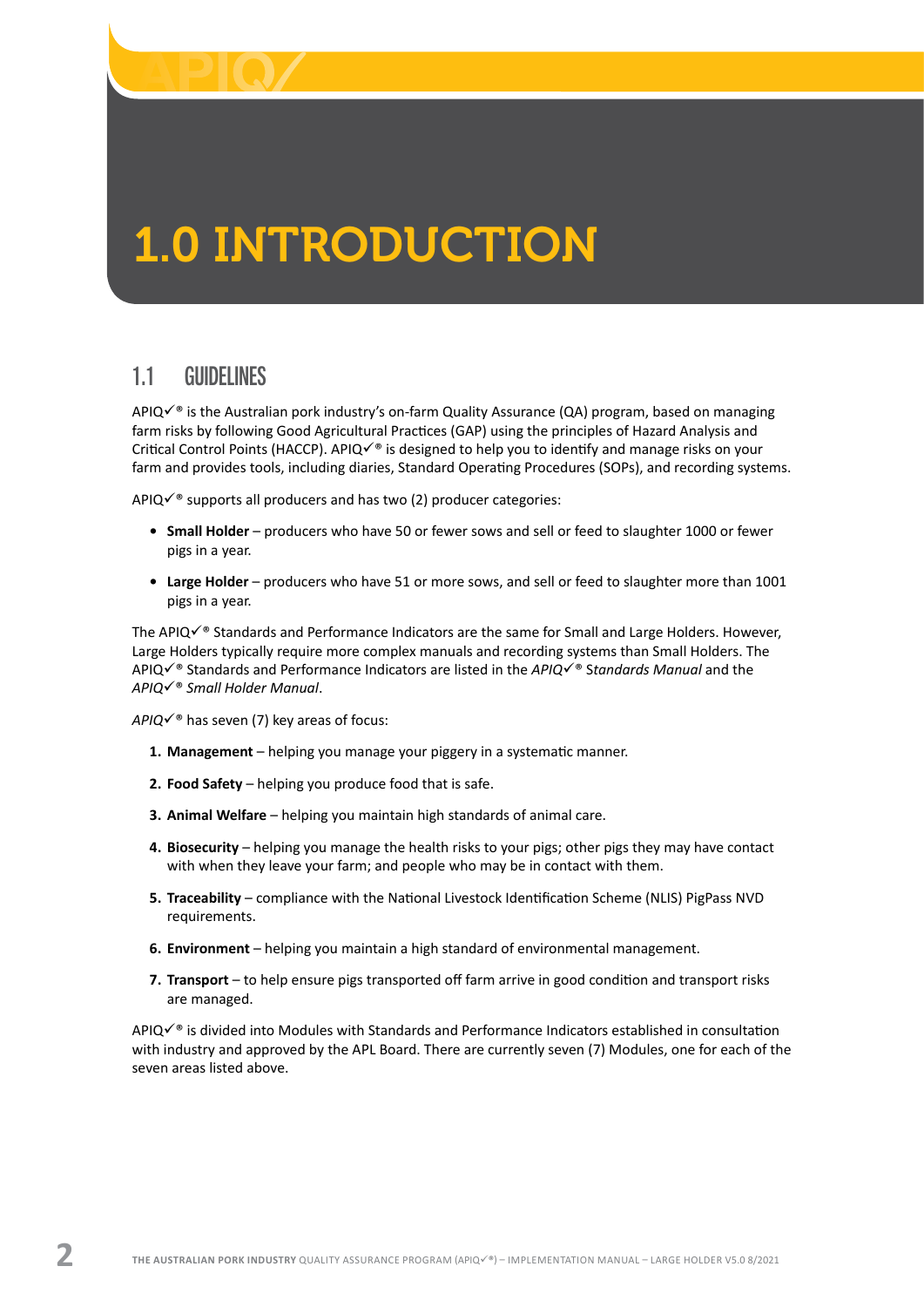<span id="page-4-0"></span>APIQ $\check{\bullet}$  also provides two (2) Verification Options that can be included in your APIQ $\check{\bullet}$  on-farm system to meet optional additional Standards. Those Verification Options are:

- A. Gestation Stall Free (GSF) status confirming that your piggery has sows loose housed from at least five days after mating until one week before farrowing; and
- B. Compliance with customer specifications for supply to Coles Supermarkets Australia (Pty) Ltd.

APIQ $\checkmark$ <sup>®</sup> helps you manage your pig production by helping you to:

- Document how you manage your operation in a *Piggery Management Manual*, which describes what and how you do things in your piggery in Standard Operating Procedures (SOPs) and/or Work Instructions (WIs), and explains how you meet the APIQè Standards and Performance Indicators.
- Record what happened in your piggery and to your pigs from day-to-day.
- Demonstrate to your customers that you meet the APIQ $\checkmark$ <sup>®</sup> Standards in your production through an annual Compliance Audit and annual Internal Audit.

You do this by:

- Developing your *Piggery Management Manual* including SOPs and/or WIs.
- Implementing the systems you have developed and outlined in your *Piggery Management Manual*.
- Establishing records and systems that demonstrate your compliance to the Standards.

And:

- Conducting an Internal Audit at least once a year, approximately six (6) months but no later than eight (8) months after your Compliance Audit has been completed (Refer Standard 1.1 E and Certification Policy (CP) 2).
- Participating in an annual Compliance Audit.
- Addressing any Corrective Action Requests (CARs) identified in your Compliance Audit.

## 1.2 OPTIONS FOR STRUCTURE OF APIO $\checkmark$ <sup>®</sup> ON YOUR FARM

Options on how to structure your APIQ $\checkmark$ <sup>®</sup> system are outlined in diagrams 1, 2, and 3. The option you choose will depend on your personal preference and the scale and complexity of your operation.

**Option 1** – A simple system including use of the *Small Holder Manual* as your *Piggery Management Manual*, The Pig Management Diary (Diary) and notebooks for records and simple SOPs and/or WIs.

**Option 2** – A large single site piggery using a *Piggery Management Manual*, checklists, diaries, notebooks, and records for individual areas within the piggery and detailed SOPs and WIs with staff induction and training records to ensure that your systems are known by staff.

**Option 3** – A large multi-site piggery operation with an overall company QA system in place. It has individual *Piggery Management Manuals* relevant to each site in place and detailed SOPs, WIs, and recording systems in place on all sites. Company-wide policies and practices are known to all relevant parties.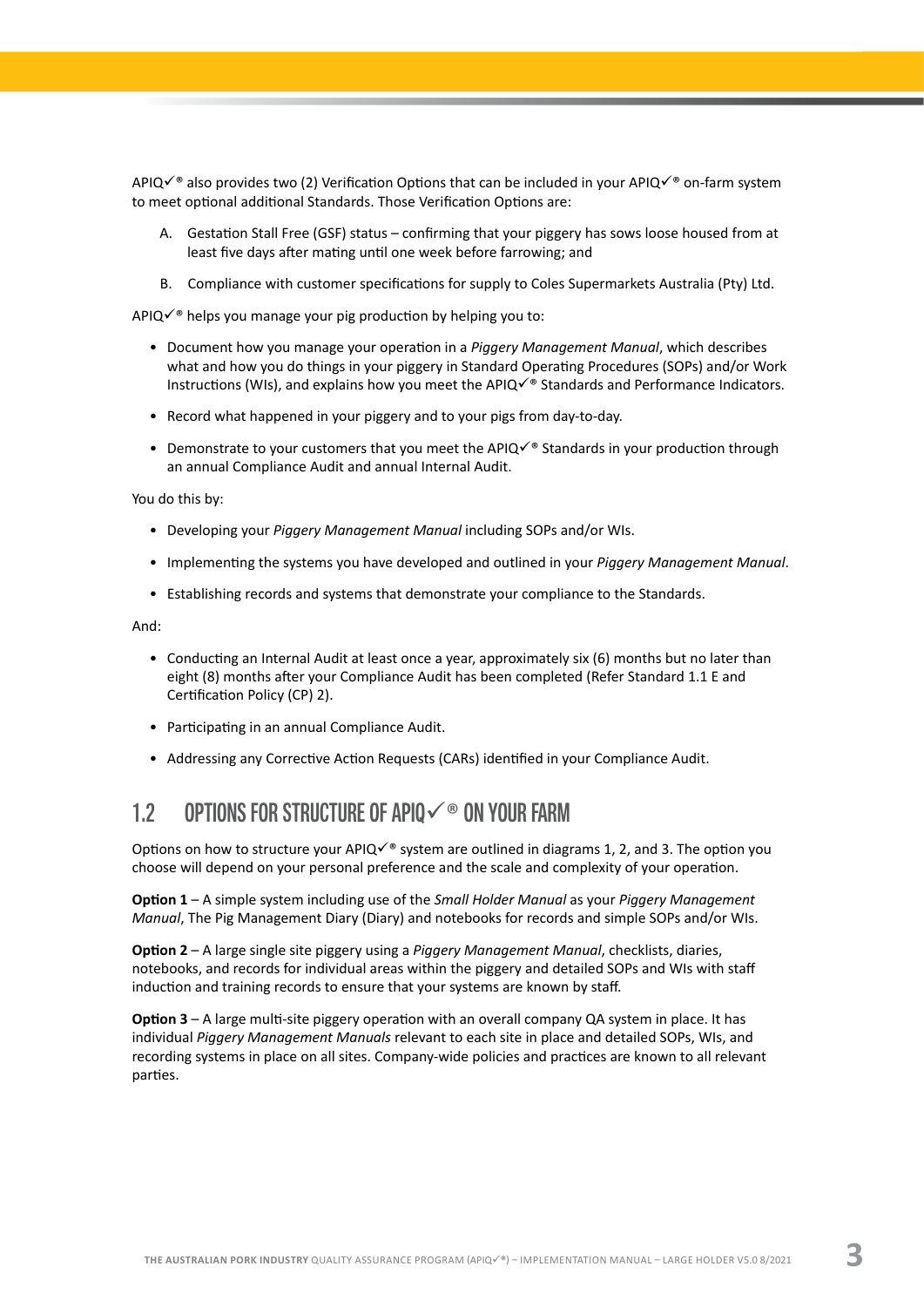

## Diagram 1: Option 1 – Suitable for Small Holders

The primary documents used by a Small Holder are the *Small Holder Manual* and the *Diary*. Much of the documentation needed to demonstrate compliance with the Standards and Performance Indicators is recorded directly in the *Small Holder Manual* and most of the records required can be met by completing the *Diary*.

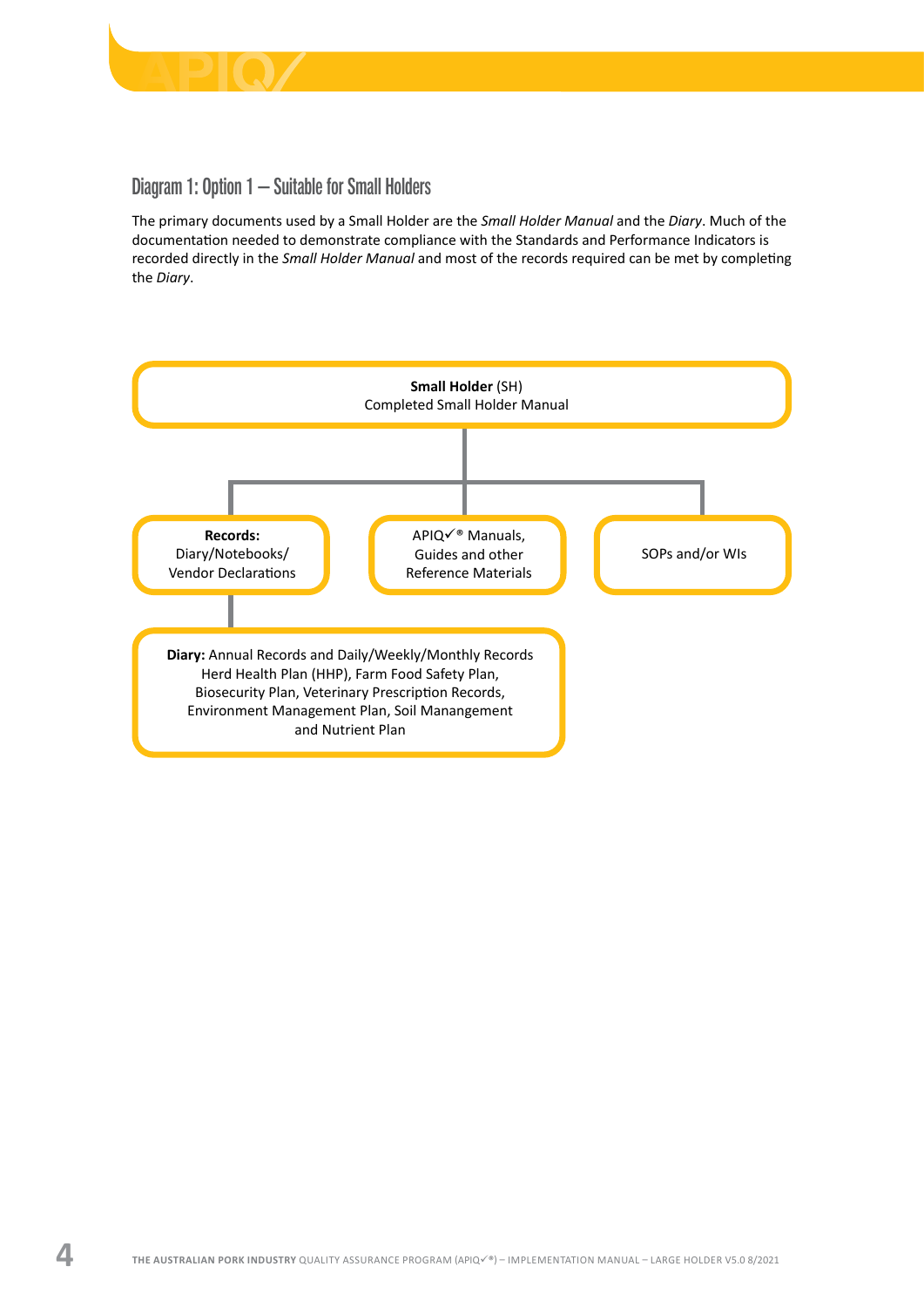Diagram 2: Option 2 – Suitable for Large Holders with Single Sites

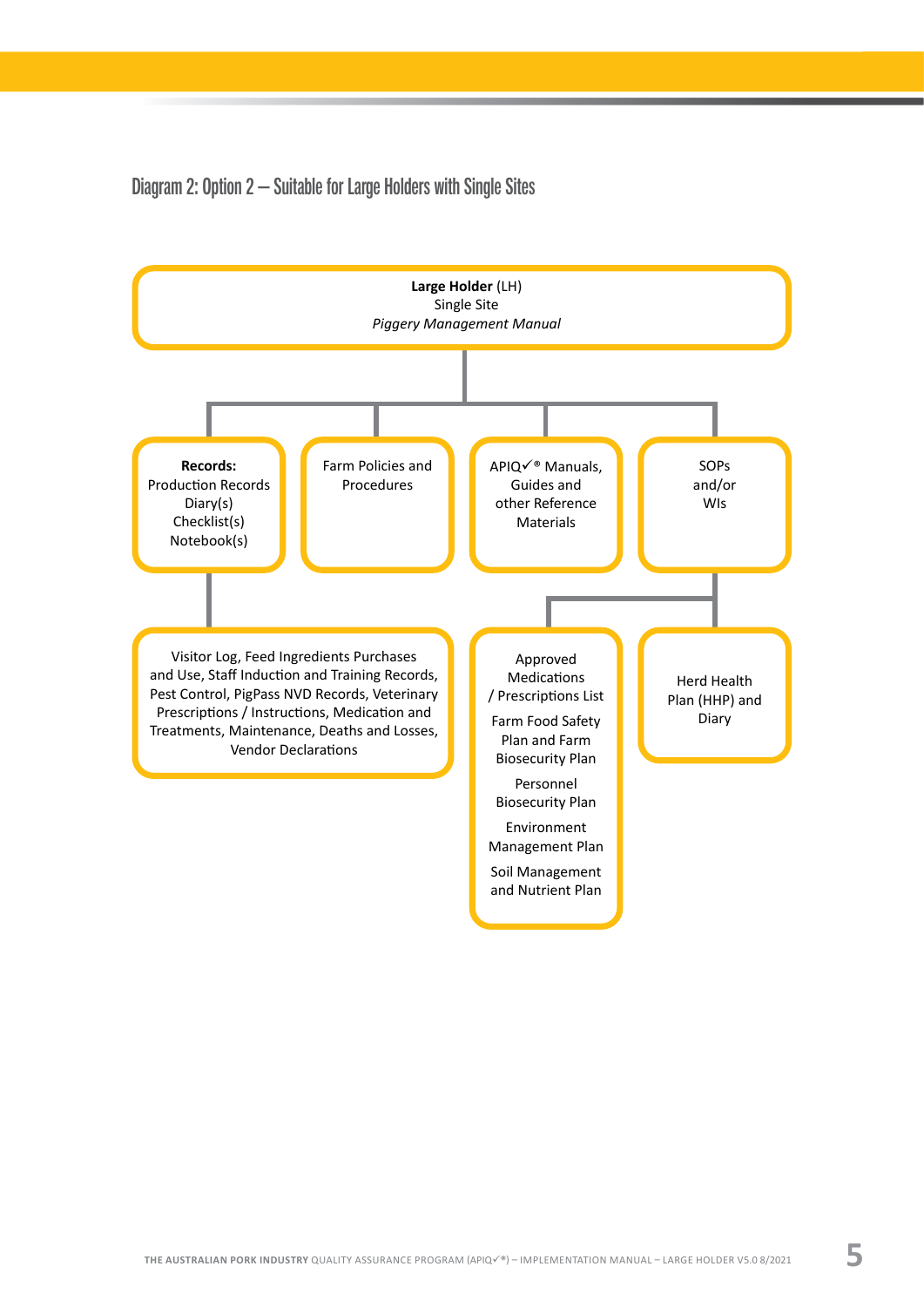

#### Diagram 3: Option 3 – Suitable for Large Holder/Multi-site Operations

A large organisation with multiple sites needs an umbrella company-wide QA Manual and *Piggery Management Manuals*, records, and reference materials etc. for each site, which must include items specific to that site.

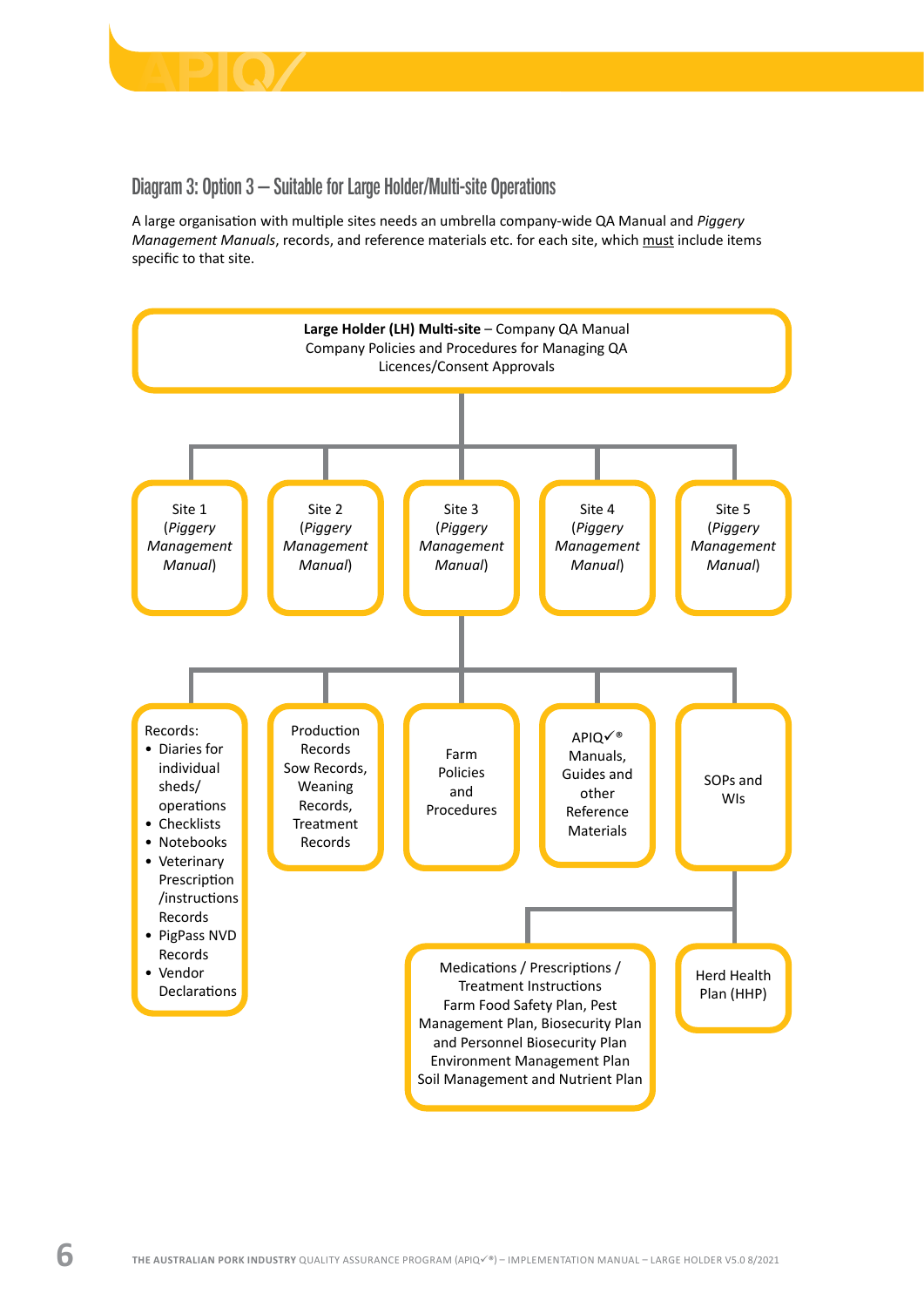# <span id="page-8-0"></span>1.3 PATHWAYS TO APIO $\checkmark$ <sup>®</sup> CERTIFICATION

Depending on your piggery's current QA status, you will need to take one (1) of the following pathways to achieve APIQ $\checkmark$ <sup>®</sup> Certification.

- **1. You have no QA** Download the relevant APIQ $\checkmark$ <sup>®</sup> manuals from the APIQ $\checkmark$ <sup>®</sup> website [www.apiq.com.au](http://www.apiq.com.au). Develop your *Piggery Management Manual*, SOPs and WIs, and record-keeping system.
- **2. You have another QA system in place on-farm and wish to move to APIQ**ü**®** Download the relevant APIQ $\checkmark$ <sup>®</sup> manuals from the APIQ $\checkmark$ <sup>®</sup> website www.apig.com.au. Develop your *Piggery Management Manual*, or update your existing manuals and records to reflect the requirements of the APIQ $\checkmark$ <sup>®</sup> Standards.
- **3. You have APIQè Certification** Piggeries maintaining APIQ√® Certification must have a successful annual compliance audit conducted by the independent Third Party Audit Organisation contracted by APL to conduct all audits for the industry. You will receive a reminder notice from APIQM twelve (12) weeks prior to your annual Certification expiry. Within the following four (4) weeks you will be contacted by an auditor assigned to you by AUS-MEAT Ltd to schedule your audit before your APIQ $\checkmark$ <sup>®</sup> Certification expires.
	- a. Visit the APIQ $\checkmark$ <sup>®</sup> website for detailed coverage of the steps in the audit process, or refer to the APIQ $\checkmark$ ® Reference Manual.

#### Help:

If you need assistance or advice, you can contact APIQM by phone or email on:

- Phone: 1800 789 099
- Email: [apiq@australianpork.com.au](mailto:apiq@australianpork.com.au)
- Website: [www.apiq.com.au](http://www.apiq.com.au)

Additional information on the rules and requirements for APIQ $\checkmark$ ® Certification are contained in the APIQ $\checkmark$ <sup>®</sup> Manuals and Guides and the APIQ $\checkmark$ <sup>®</sup> CPs, which are available through the APIQ $\checkmark$ <sup>®</sup> website.

You can implement APIQ $\checkmark$ ® on-farm yourself or you can engage the services of an advisor, consultant or any individual you feel is suitably experienced and/or qualified to assist you.

Your advisor/consultant cannot be your auditor and you are required to pay any costs associated with using an advisor/consultant. If you do not pay the auditor for their services you will not qualify for Certification (Refer to CP2 and CP9).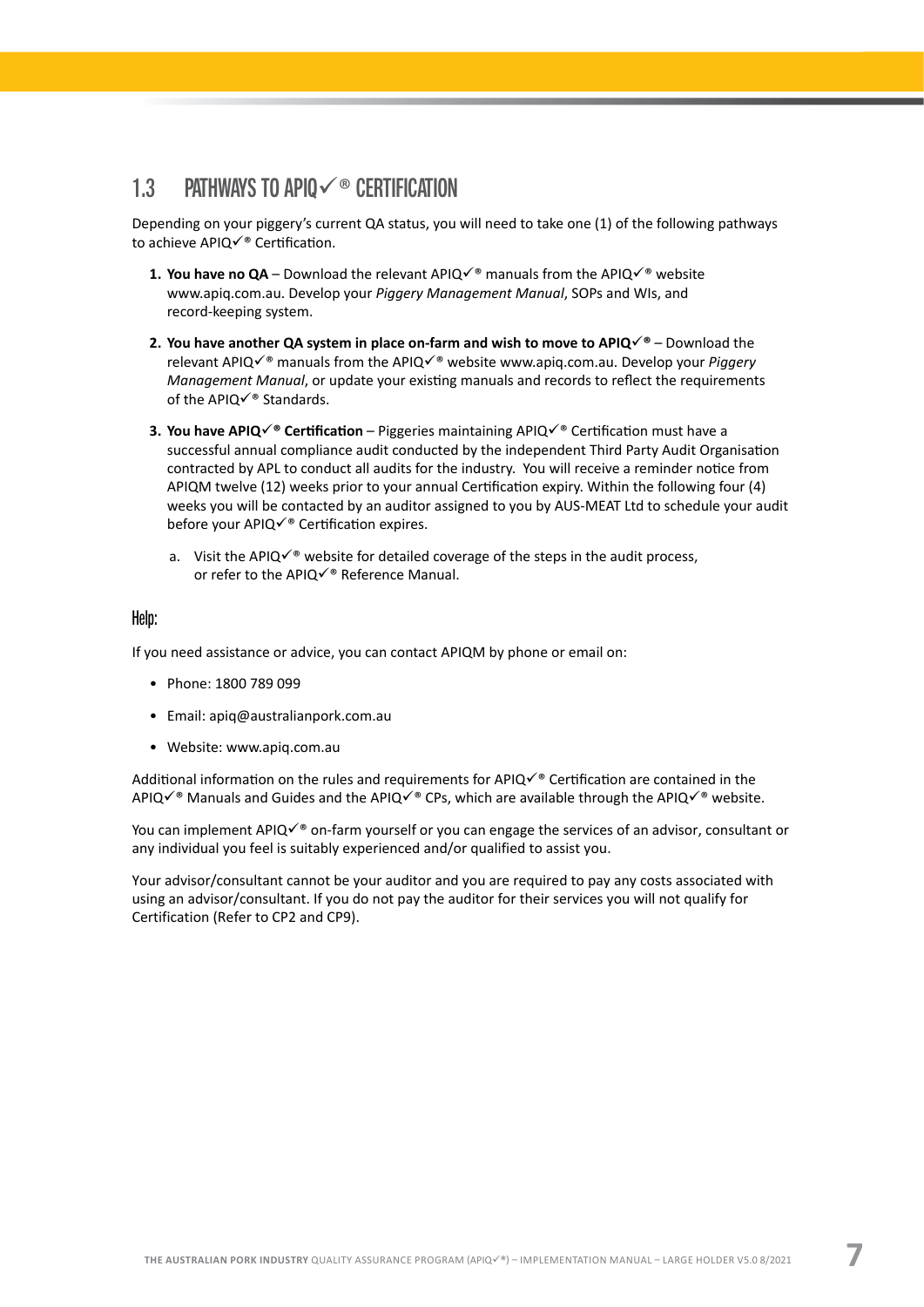<span id="page-9-0"></span>

# 1.4 CERTIFICATION AND VERIFICATION OPTIONS

You can be:

- APIQ $\checkmark$ ® Certified<sup>2</sup>
- APIQ $\checkmark$ ® Free Range (FR) Certified
- APIQ $\checkmark$ <sup>®</sup> Outdoor Bred, Raised Indoors on Straw (OB) Certified

And:

- Gestation Stall Free (GSF) verified; AND/OR
- Customer Specification (CSC) verified, for supply to Coles Supermarkets Australia Pty Ltd (Coles)

**Note:** Free Range and Outdoor Bred, Raised Indoors on Straw piggeries automatically qualify for GSF Verification.

#### 1.4.1 APIO $\checkmark$ <sup>®</sup> Certification

Pigs kept indoors can be APIQ $\checkmark$ ® Certified, GSF verified on individual sow sites, and CSC verified on all sites deemed compliant. Sites operating a semi-outdoor feedlot piggery system<sup>3</sup> may also be APIQ $\checkmark$ <sup>®</sup> Certified, GSF verified, and CSC verified where deemed compliant. Shelters or sheds with verandas or small pens attached are not considered FR as they do not comply with the APIQ $\checkmark$ ® FR Standards. All sites other than those that specifically meet the FR or OB Standards will receive an internal APIQ $\checkmark$ <sup>®</sup> Certification Type of IN.

## 1.4.2 APIQ $\checkmark$ <sup>®</sup> Free Range Certification<sup>4</sup>

If your pigs have access to outdoors at all times you may be eligible for FR Certification, if you:

- Meet the general APIQ $\checkmark$ <sup>®</sup> Certification requirements.
- Meet the APL FR Definition.
- Meet all FR Performance Indicators in Standards 1.3 and 6.3 of the *APIQ*<sup> $✓$ ®</sup> *Standards Manual.*
- Follow the same processes as for APIQ $\checkmark$ ® Certification.

FR Definition:

*FR means that all pigs are kept permanently outdoors for their entire life, with access to shelter from the elements provided, furnished with bedding.* 

*FR pork production consists of outdoor paddocks, which include rooting and/or foraging areas, wallows (where State regulations and seasonal climates permit), and kennels/huts for shelter. The huts allow the animals to seek shelter from environmental extremes. They also provide additional protection for the piglets when very young.* 

<sup>2</sup> If your pigs are primarily kept indoors (IN).

<sup>3</sup> See definition of Feedlot Outdoor Piggery in the APL *National Environmental Guidelines for Indoor Piggeries* – available on the APL website www.australianpork.com.au.

<sup>4</sup> As approved by the APL Board September 2010.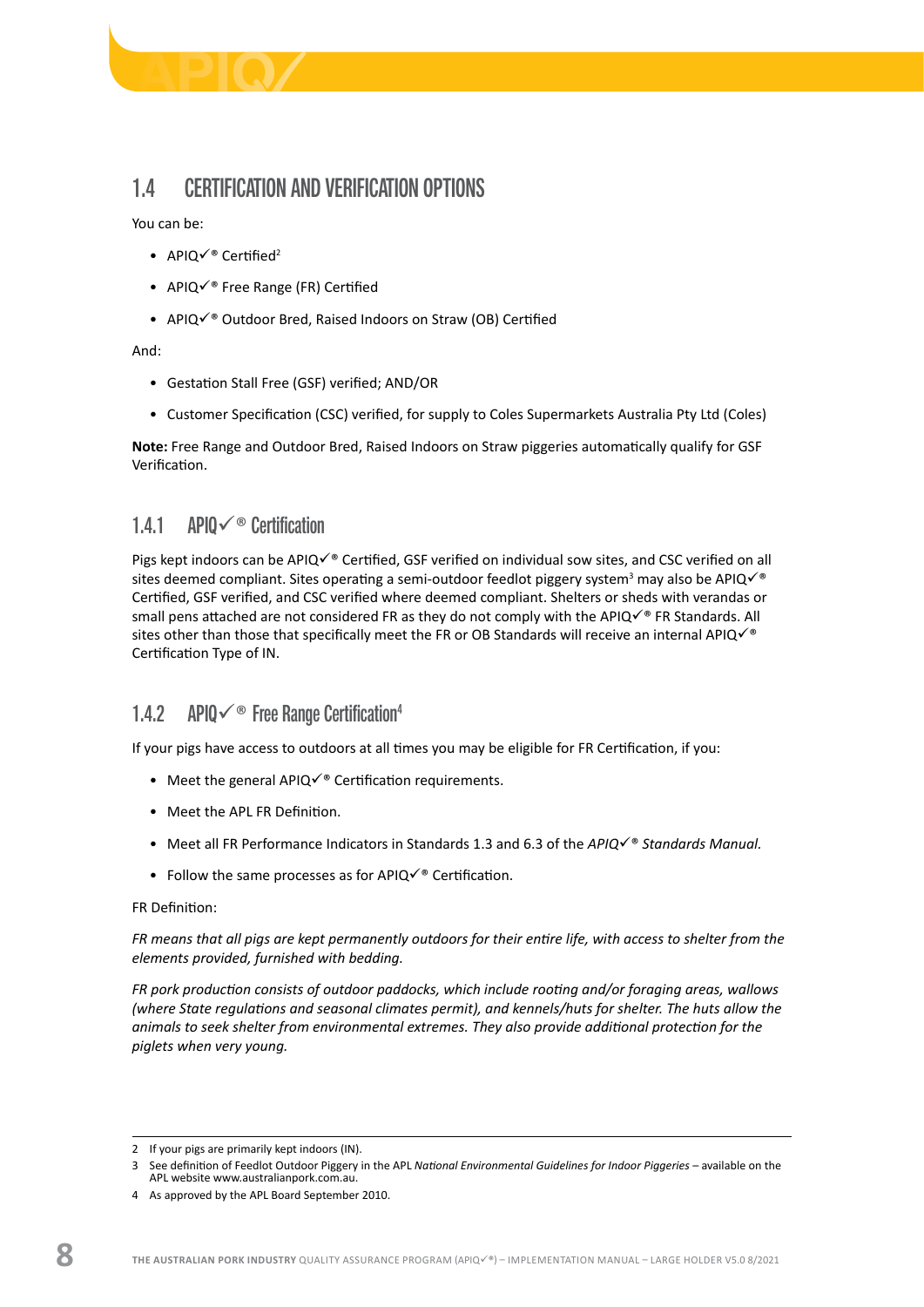<span id="page-10-0"></span>*The weaners, growers, and sows from which they have been bred have access to paddocks at all times for their entire life. Shelter, food, and water must be provided and all pigs must be able to move freely in and out of the shelter and move freely around the paddocks, unless required to be confined for short amounts of time for routine husbandry or diagnostic procedures.*

*All pigs raised under FR conditions must comply with the Model Code of Practice for the Welfare of Animals – Pigs to show compliance with State animal welfare regulations and use good land management practices as per the National Environmental Guidelines for Piggeries.*

**Note:** Only producers who meet the full set of APIQ $\checkmark$ <sup>®</sup> FR Standards will be APIQ $\checkmark$ <sup>®</sup> FR Certified.

#### 1.4.3 APIO $\checkmark$ <sup>®</sup> Outdoor Bred, Raised Indoors on Straw (OB) Certification<sup>5</sup>

If your breeding pigs are kept permanently outdoors for their entire life with access to shelter, and your weaners move indoors at weaning to bedded accommodation, you could be eligible for OB Certification if you:

- Meet the general APIQ $\checkmark$ <sup>®</sup> Certification requirements
- Meet the APL OB Definition
- Meet all OB Performance Indicators for OB in Standards 1.4 and 6.3.1–6.3.4 of the  $APIQ\checkmark$ <sup>®</sup> *Standards Manual*
- Follow the same processes as APIQ $\checkmark$ <sup>®</sup> Certification

#### OB Definition:

*OB means that breeding pigs are kept permanently outdoors for their entire life with access to shelter from the elements provided, furnished with bedding. Outdoor paddocks provide rooting and/or foraging areas, wallows (where State regulations and seasonal climates permit), and kennels/huts for shelter. Bedding is provided in shelters and adequate feed and water is provided. Piglets are born and raised under these conditions until weaning.* 

*At weaning piglets move to bedded grow-out housing, with adequate feed and water provided, where they remain until sale or slaughter. Housing can be permanent or portable structures or outdoor pens with shelter. The shelters must have an impermeable base and/or be located and moved regularly to minimise nutrient leaching and runoff.*

*Pigs may be temporarily confined to pens for routine health treatments and husbandry practices<sup>6</sup> , or when directed by a veterinarian.* 

Paddocks and soils are managed to meet the APIQ $\checkmark$ ® Standards and Performance Indicators<sup>7</sup> for 6.3.1 *Soil Monitoring; 6.3.2 Nutrient Management; 6.3.3 Promoting Even Nutrient Distribution; and 6.3.4 Land and Water Protection.* 

**Note:** Only producers who meet the full set of APIQè OB Standards will be APIQ√® OB Certified.

<sup>5</sup> In agreement with the Australian Competition and Consumer Commission (ACCC) as of the 31 August 2015; APL has revised the descriptor 'Outdoor Bred' to include the qualifying statement 'Raised Indoors on Straw' to ensure consumers are not deceived or mislead in any way. Production systems where breeding pigs are managed free range and where weaners are transferred to and grown/finished to sale or slaughter in housing furnished in bedding, may be certified as 'Outdoor Bred, Raised Indoors on<br>Straw' and in all instances the qualifier statement must be equally prominent and located with t

<sup>6</sup> Specific husbandry practices are included in APIQ $\checkmark$ <sup>®</sup> Standard 3.5 – Routine Health and Husbandry Practices and in 1.4J relating to OB Certification.

<sup>7</sup> Note: Set stocking densities have not been prescribed in the APIQ $\check{\check{\;}}$  FR or OB Standards as acceptable stocking densities will vary between properties depending on local soils, environment, and management practices. By establishing Standards for measuring and monitoring nutrient build-up and even nutrient distribution, and protecting land and water, a producer will establish acceptable and sustainable stocking densities specific to their property, environment, and production system.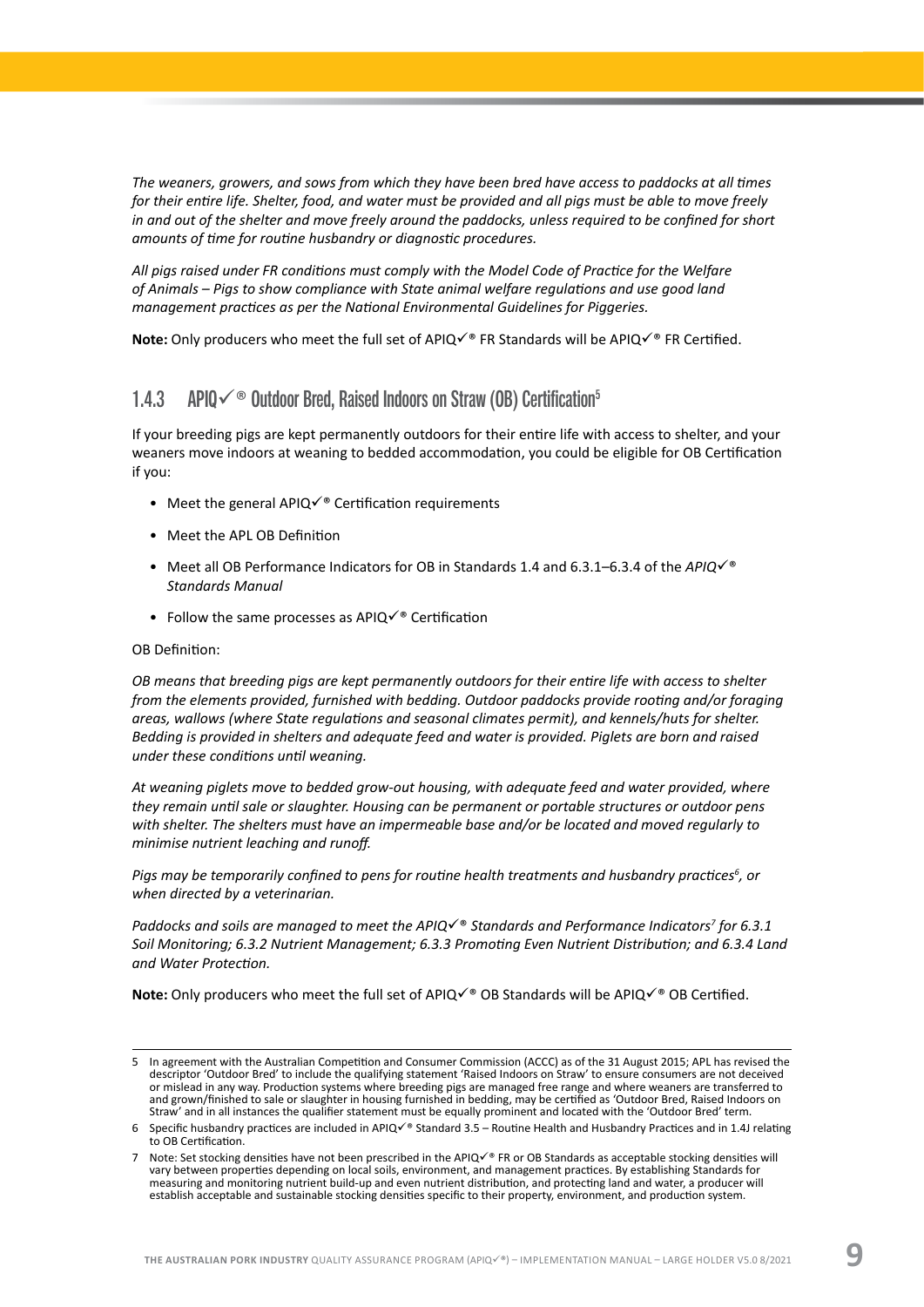<span id="page-11-0"></span>

### 1.4.4 APIQ $\checkmark$ <sup>®</sup> Verification Option A: Gestation Stall Free (GSF)

APIQ $\check{\mathcal{C}}$ ® GSF Standards and Performance Indicators have been developed to give APIQ $\check{\mathcal{C}}$ ® Certified producers a means to show that their farm(s) has/have phased out gestation stall use. Gestation Stalls, when used, are used in accordance with the following definition:

*Sows and gilts should be kept in loose housing from five (5) days after service until one (1) week before farrowing, where service refers to the last mating<sup>8</sup> . In loose (group) housing, sows and gilts – either singularly or in groups – have freedom of movement i.e. they can turn around and extend their limbs. The housing of one (1) or more animals must meet the* Model Code of Practice for the Welfare of Animals – Pigs *space allowance requirements. Where a pen is used to confine a pig individually during gestation (up to one (1) week prior to farrowing), it must meet the definition of loose housing, i.e. the animal must be able to have freedom of movement, to turn around and extend its limbs.*

Exceptions include:

- Hospital/Special Care Stalls used to individually house pigs temporarily to allow sufficient time to provide special care for sickness, injury, medications, and other health treatments under veterinary advice, or under special care by a competent stockperson.
- Feeding stalls used to confine an individual pig for feeding and/or animal husbandry reasons, such as vaccination, pregnancy confirmation etc, for a time of up to three (3) hours in any one (1) day.

Systems in which individual sows are confined individually during gestation, but which meet the definition of loose housing, include:

- Free access pens, which contain individual feeding accommodation, but which allow the individual pig to go in and out at will.
- Electronic sow feeding systems, which contain individual feeding accommodation, but which allow the individual pig to go in and out at will.

*The* GSF Standards and Performance Indicators are provided as Verification Option A of the current *APIQ*<sup>è</sup> Standards Manual. Only APIQ<sup>√®</sup> Certified producers that are fully compliant with these Standards and Performance Indicators at relevant sites and facilities may be verified as GSF. Producers with sites and facilities that are in transition to GSF cannot be GSF verified.

To be GSF verified you need to revise your QA documentation, including *Piggery Management Manuals,* SOPs/WIs, maps, and plans to reflect the changes to your on-farm systems to meet the GSF requirements, and then

- Ensure that your auditor audits against the APIQ $\check{\check{\;}}$  GSF Standards in your next APIQ $\check{\check{\;}}$ Compliance Audit; OR
- If you need verification earlier than your next Compliance Audit, have a registered APIQ $\checkmark$ <sup>®</sup> Auditor visit the piggery at any time to complete an audit<sup>9</sup> against the GSF Standards and Performance Indicators.

The auditor completes the Audit Checklist using the *Aus-Meat APIQ Audit Template* and submits it to APIQM for review and confirmation of GSF status. APIQM will inform you in writing (via email), revise your PigPass NVD registration to show that you have met the GSF requirements, and provide amended APIQ $\checkmark$ <sup>®</sup> Certificate(s).

<sup>8</sup> Note: This is based on an oestrus cycle, not a pregnancy cycle.

<sup>9</sup> Verification is valid to the current APIQ $\checkmark^*$  Certification expiry date unless a complete Compliance Audit is undertaken and Certification approved, in which case a new expiry date will be issued as at the month of the audit.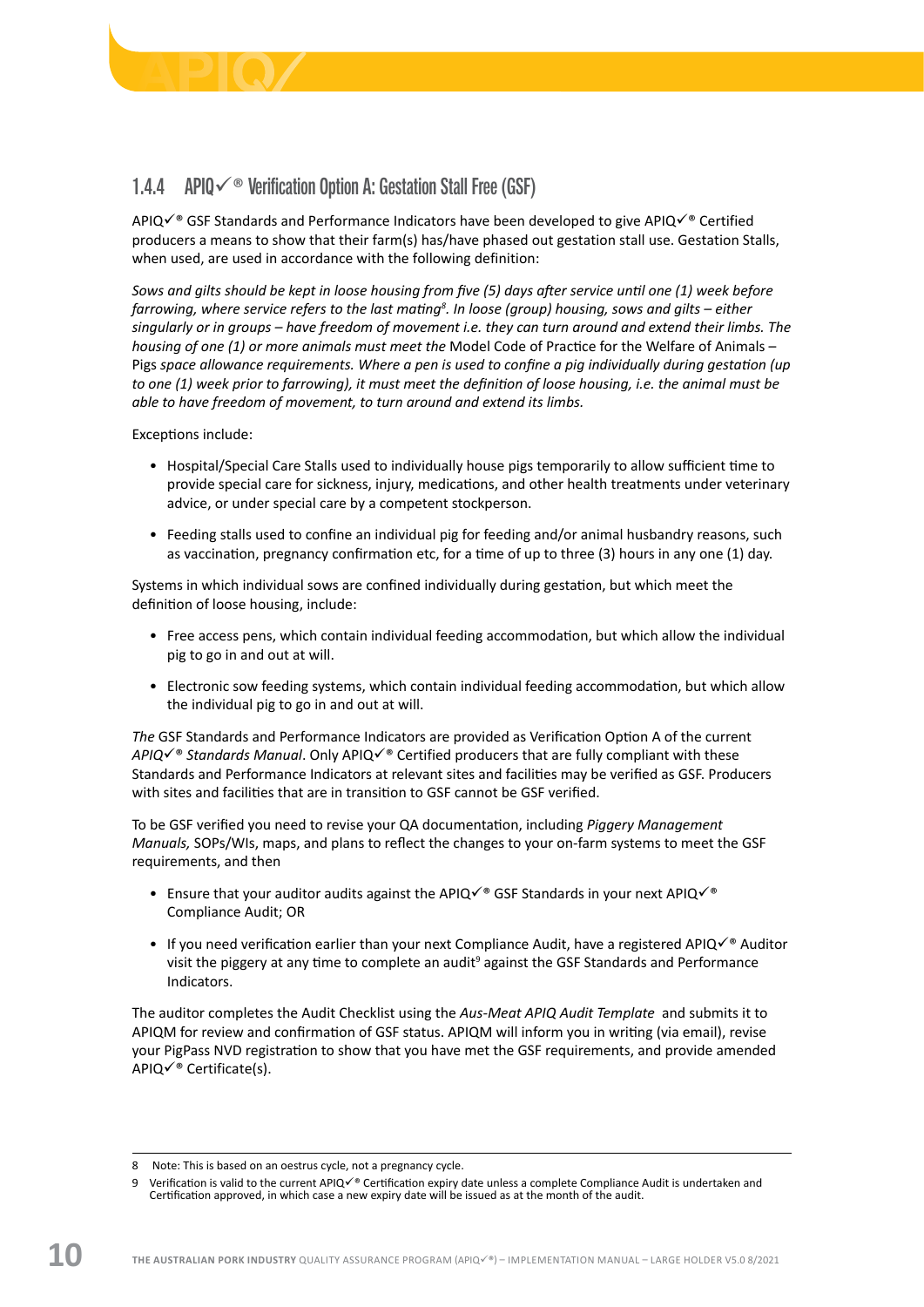<span id="page-12-0"></span>You are responsible for notifying your customers, retailers, and other third parties unless you authorise APIQM in writing to do this.

Complying with the APIQ $\checkmark$ <sup>®</sup> GSF Standard allows producers to demonstrate that they have followed through on this commitment.

• If you elect to be GSF verified you must adhere to the Standards and Performance Indicators of GSF listed in Option A of the *Standards Manual.* You must have your auditor verify compliance on each sow site in your Compliance Audit or in an additional audit if you require GSF verification prior to your next Compliance Audit being conducted.

## 1.4.5 APIQ $\checkmark$ <sup>®</sup> Verification Option B: Customer Specifications for Supply to Coles Supermarkets Australia Pty Ltd (Coles) (CSC)

APIQè CSC Standards and Performance Indicators have been developed in consultation with Coles to give you the opportunity to supply pigs to Coles. They were agreed to after extensive consultation between APL, Coles, and Coles suppliers. The Standards and Performance Indicators are listed as in the APIQ $\checkmark$ <sup>®</sup> Standards Manual as CSC.

They cover:

- Stocking Density
- Husbandry Practices
- Antibiotics, Growth Promotant and Hormone Use
- Bedding and Enrichment

Having Customer Specifications for Coles built into APIQ $\checkmark$ <sup>®</sup>:

- Gives you the opportunity to understand what is required to supply pigs/pork to Coles and potentially seek to arrange supply if your compliance is verified through the APIQ $\checkmark$ <sup>®</sup> Compliance Audit process.
- Gives you a single set of Standards to comply with.
- Saves you time and money by:
	- Requiring you to have one (1) annual Compliance Audit if you have a single site rather than an APIQ $\checkmark$ <sup>®</sup> audit and a Coles audit annually; AND
	- Requiring you to have one (1) compliance audit every two (2) years for each site in a Joint Certification; AND
	- Having an APIQ $\check{\check{\;}}$  registered auditor conduct the audit who is trained to audit against all  $APIQV@$  Standards including CSC.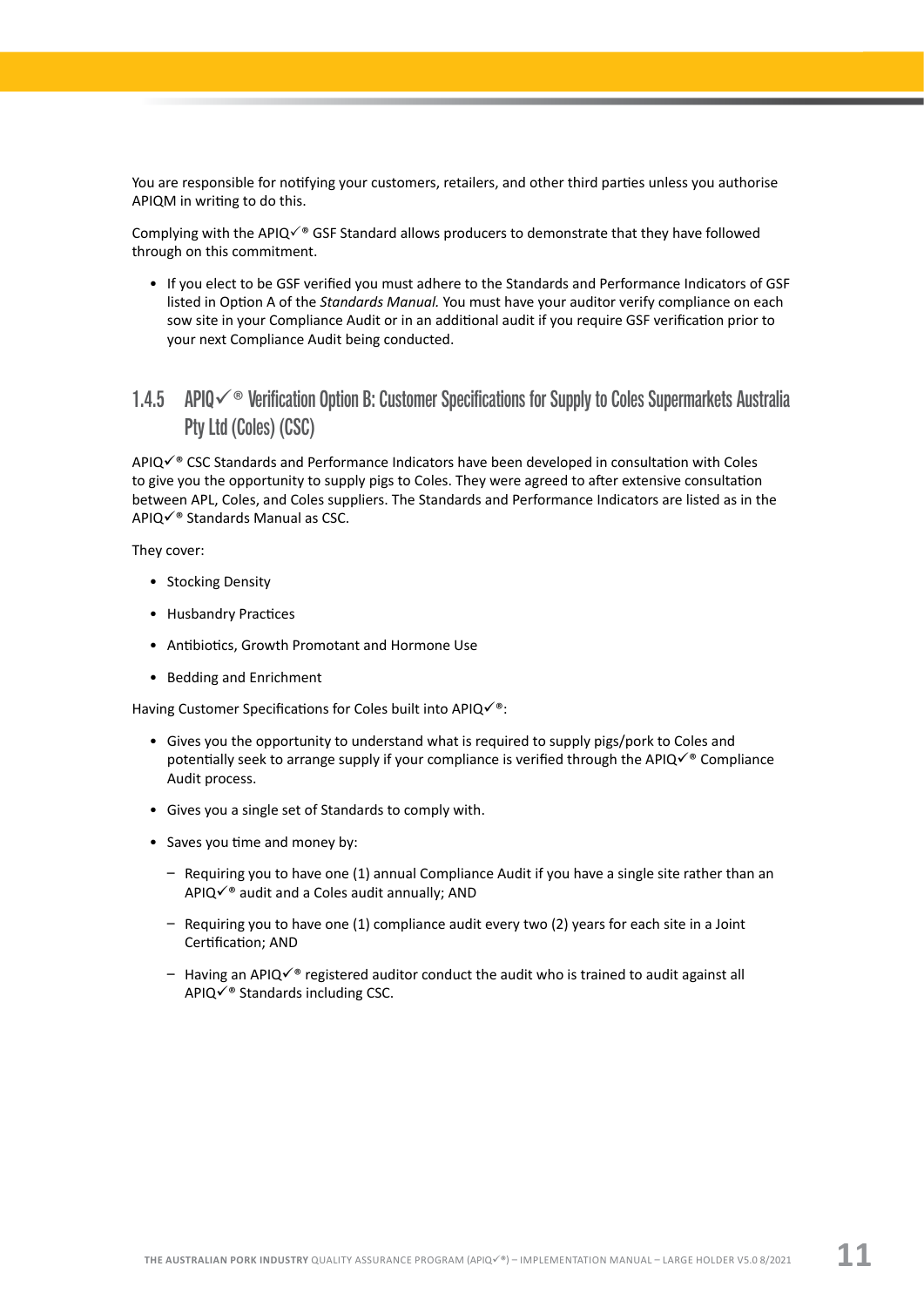

To achieve CSC verification:

- Inform your auditor before or at the start of your Compliance Audit that you are seeking CSC verification.
- Select the CSC option when you complete audit documentation.
- Your auditor will assess your operation against CSC Standards and Performance Indicators and if compliant recommend CSC verification.
- APIQM will review and if CSC verification is approved it will:
	- Advise you by email.
	- Amend your PigPass NVD registration to include CSC verification.
	- Create and send your Certificate(s) with CSC verified.

Note: Coles requires notification from you or APIQM should your APIQ<sup> $\checkmark$ ® Certification status change.</sup> APIQM will do this by emailing you and Coles at the time. You may share your Audit Report with Coles. It will not be provided by APIQM unless requested by you in writing.

• If you elect to be CSC verified you must adhere to the CSC Standards and Performance Indicators listed in the *Standards Manual* and have your auditor verify compliance on each site in your Compliance Audit, or in an additional audit if you require CSC verification prior to your next Compliance Audit being conducted.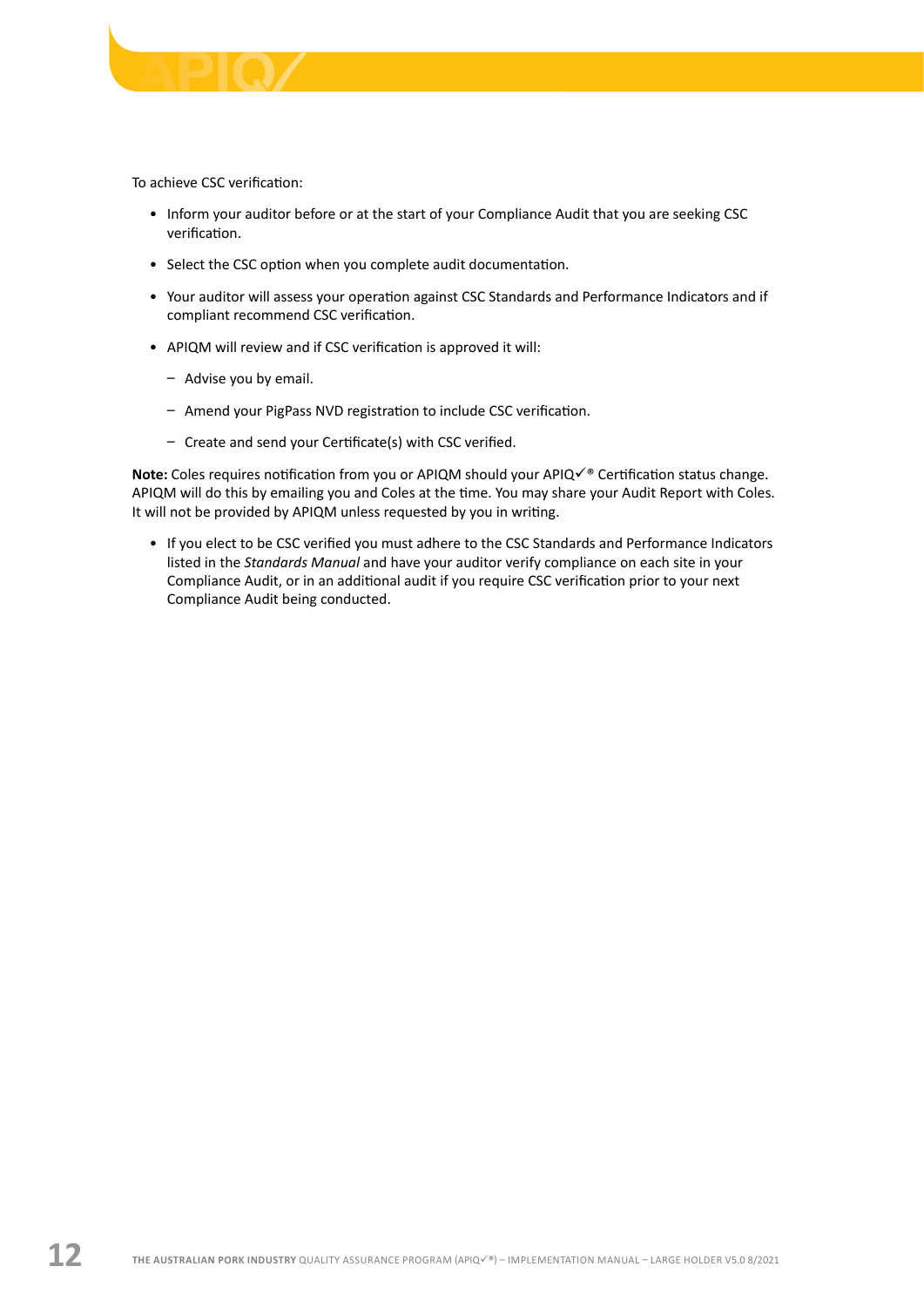# <span id="page-14-0"></span>2.0 IMPLEMENTING APIQ $\checkmark$ ® **ON YOUR FARM**

# 2.1 DEVELOPING YOUR PIGGERY MANAGEMENT MANUAL

To be APIQè Certified you must develop a *Piggery Management Manual*, establish record-keeping systems that demonstrate your compliance with the Standards, and operate your piggery according to the system you have established.

You can and should continuously improve your systems and operations as opportunities are identified. Then ensure that you document changes and improvements in your manual(s) as they are made.

Write or put together your manual which must include:

- Documents listed as required below
- SOPs and/or WIs
- Records

You can:

- Use and modify the example APIQ $\checkmark$ ® Templates, SOPs, and Records available on the APIQ $\checkmark$ ® website.
- Use your existing forms and documents, provided they can demonstrate that you meet the APIQ $\checkmark$ <sup>®</sup> Standards and can be audited by an APIQ $\checkmark$ <sup>®</sup> registered auditor.
- Use a combination of the above.

#### 2.1.1 Required Documents

- **• Quality Policy Statement** A Quality Policy Statement outlining the piggery's commitment to maintaining your QA system. It helps to focus your pig operation and give direction to employees. Employees sign the record to show that they have read and understand the policy and will adhere to it as a condition of employment.
- **• Piggery Description** A written description of your piggery.
- **• Piggery Map/Plan** A map/plan identifying the area and individual structures/items in and around the piggery. It can be sketched plans, professionally drafted plans, photos, or other visual items.
- **• Organisation/Structure Chart** An organisation chart outlining positions and responsibilities within the piggery management system.
- **• Piggery Operations Overview** A flow chart of the piggery's operation.
- **• Farm Inputs List** A list of items brought into the piggery (forms part of the on-farm Food Safety and Biosecurity Plan).
- **• SOPs/WIs** A step-by-step outline of the processes/procedures for major tasks performed in the piggery.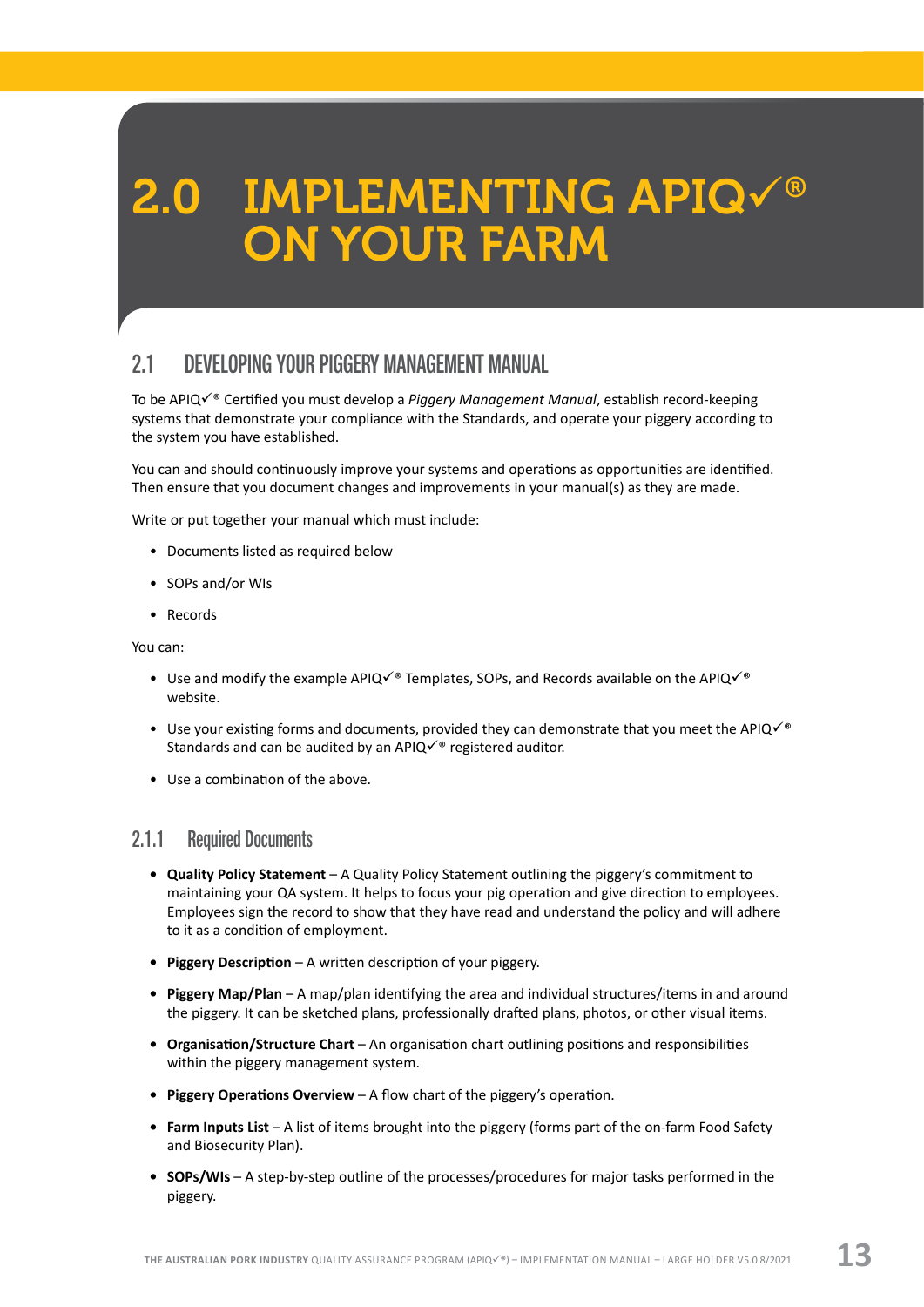- <span id="page-15-0"></span>**• HHP** – A documented Herd Health Plan (management plan) that identifies potential health and biosecurity risks to pigs and specifies actions to prevent or minimise those risks. A basic outline of a HHP<sup>10</sup> is provided in the Diary.
	- A description of any routine medications or chemical treatments being used in the piggery should be in your HHP.
- **• Copies of Veterinary Prescriptions** Prescriptions must be maintained and accessible for any prescription animal remedies used in your piggery.
- **• PigPass NVD declarations** Must be maintained when used.
- **• On-farm Food Safety Plan**  A documented plan that identifies food safety risks in your piggery and how they will be managed (Refer to Section 2 of this manual).
- **• On-farm Biosecurity Plan** A documented plan that identifies biosecurity hazards and risks in your piggery and how they will be managed (Refer to Section 4 of this manual).
- **• On-farm Emergency Animal Disease Contingency Plan** A documented contingency plan that provides for stock movement restrictions in the event of an Emergency Animal Disease and how they will be managed (Refer to Section 4 of this manual).
- **• Pest Management Plan** A documented plan that identifies rodent / pest infestation monitoring, recording and control activities.
- **Personnel Biosecurity Declaration** A declaration outlining your piggery biosecurity requirements and signed by individual staff members as agreed.
- **• Product Description and Farm Outputs** Gives a person not directly familiar with your piggery operation, such as a new APIQ $\checkmark$ <sup>®</sup> auditor, a clear overview of the piggery and its operations. It describes what you aim to produce in your piggery.

#### 2.1.2 Recommended but not Mandatory

- **• Cover Page** A cover page holds the manual together and adds a professional look.
- **• Table of Contents** A table of items included in your manual that helps you and others locate items in the manual and is highly recommended by APIQM.
- You may use your Approved Medication List which is a list of medications used in the piggery, provided and signed by your veterinarian, which describes clinical signs of disease and medications to use, including off-label use of medications being used on veterinary advice, any in-feed medications used, and dose rate(s) to apply.
	- You must at least have a list of treatments, including medications, vaccines and routine husbandry products, used in the piggery, and this list must be current.
- A quarantine plan for incoming pigs as part of the HHP or On-Farm Biosecurity Plan. If not included, you will be required to comply with the Animal Health Australia guidelines for quarantine practices.

#### 2.1.3 Required Records

- Visitors Log
- Individual Staff Induction and Training Records
- Medications and Treatment Record
- Deaths and Losses Record
- Maintenance Record
- Feed Ingredients Record
- Pest Control Record
- Retained Foreign Object Record
- Vendor Declarations for incoming stock and semen

10 Available by contacting APIQM at [apiq@australianpork.com.au](mailto:apiq@australianpork.com.au); or on the APIQ $\checkmark$ ® website [www.apiq.com.au](http://www.apiq.com.au) as Example SOP 4.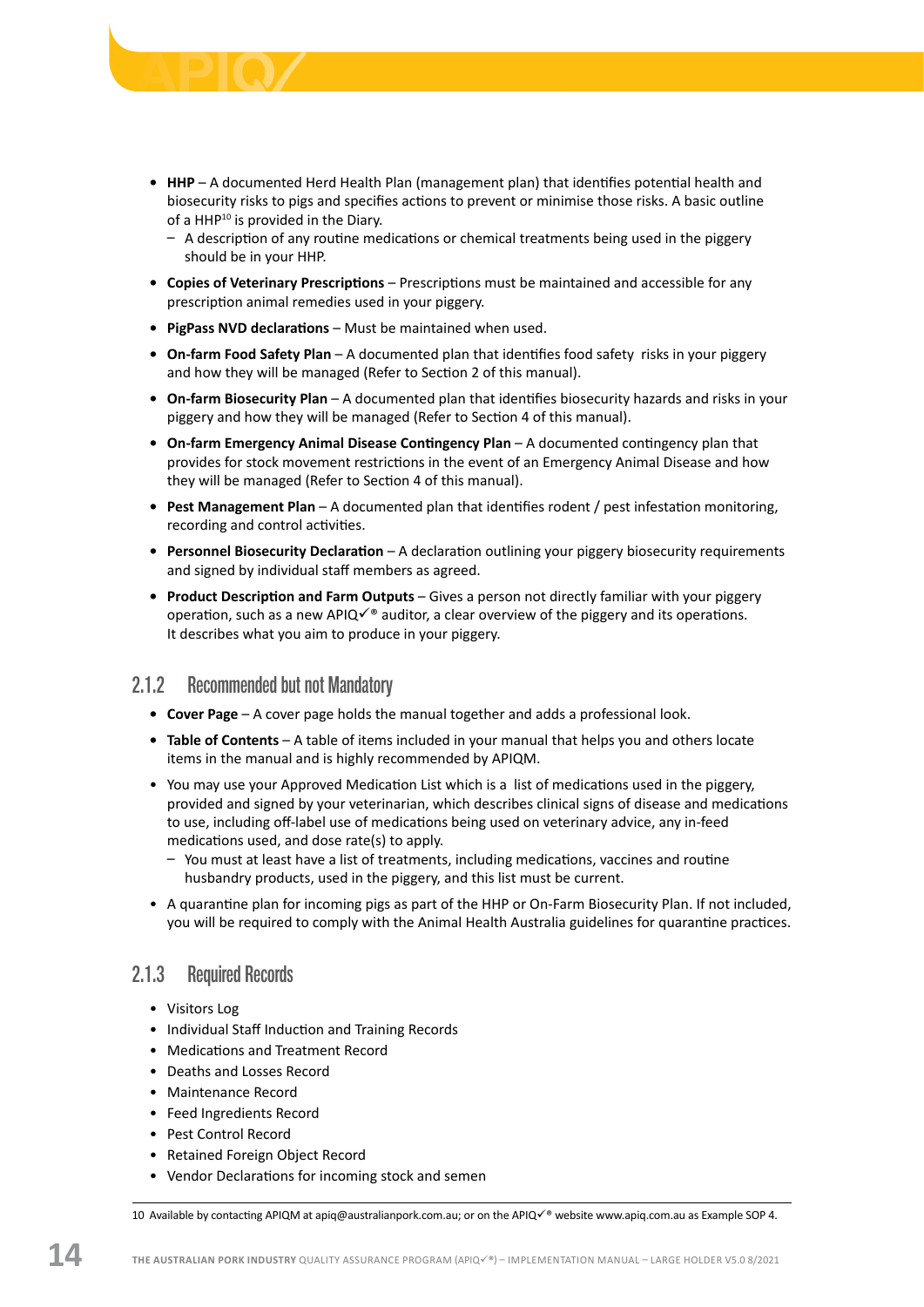- <span id="page-16-0"></span>2.1.4 Other Records - Useful but not Mandatory
	- Various checklists specific to activities in your piggery
	- Herd Health Plan Checklist

#### 2.1.5 Example Templates, SOPs and Records

Example Templates, SOPs and Records which you can download from the APIQ $\checkmark$ <sup>®</sup> website [www.apiq.com.au](http://www.apiq.com.au) or request from APIQM via email at [apiq@australianpork.com.au](mailto:apiq@australianpork.com.au) or phone on 1800 789 099. If you use the example documents listed in Tables 1, 2, and 3 or any other templates, you must revise them so they accurately outline your piggery(s) processes, practices, and procedures.

#### **Table 1: Example Piggery Management Manual Templates**

| Organisation Structure and QA Responsibilities<br>Farm Inputs and Incoming Raw Materials<br><b>Product Description and Farm Outputs</b> |
|-----------------------------------------------------------------------------------------------------------------------------------------|
|                                                                                                                                         |
|                                                                                                                                         |
|                                                                                                                                         |
| Cover Page                                                                                                                              |
| Food Safety Plan                                                                                                                        |
| <b>Biosecurity Plan</b>                                                                                                                 |
| <b>Emergency Animal Disease Contingency Plan</b>                                                                                        |
| Piggery Map/Plan                                                                                                                        |
| <b>Piggery Operation Overview</b>                                                                                                       |
| <b>Property Description</b>                                                                                                             |
| <b>Quality Policy Statement</b>                                                                                                         |
| <b>Herd Health Plan</b>                                                                                                                 |
| Food Safety Risk Template                                                                                                               |
| <b>Biosecurity Risk Template</b>                                                                                                        |
| Records Index                                                                                                                           |
| <b>Standard Operating Procedure (SOP) Index</b>                                                                                         |
| Standard Operating Procedure (SOP) Template                                                                                             |
| Standard Operating Procedure (SOP) Template 2                                                                                           |
| <b>Table of Contents</b>                                                                                                                |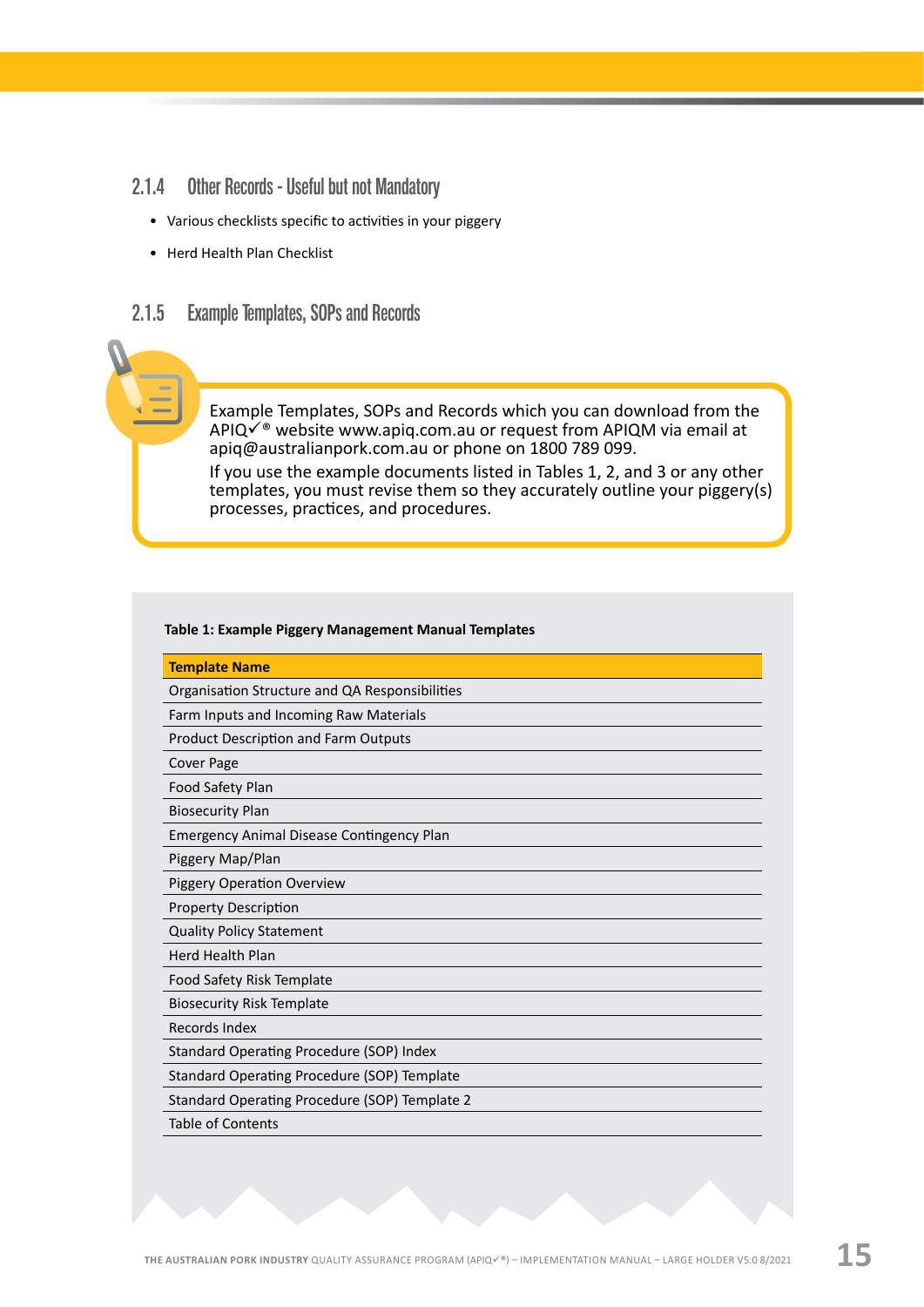#### **Table 2: Example Standard Operating Procedures (SOPs)**

|                | SOP Title                                                  | <b>Related APIQè</b>                                                                                                                               | <b>Reference Material</b>                                                                                                               |
|----------------|------------------------------------------------------------|----------------------------------------------------------------------------------------------------------------------------------------------------|-----------------------------------------------------------------------------------------------------------------------------------------|
| No.            |                                                            | <b>Standard(s)</b>                                                                                                                                 |                                                                                                                                         |
| $\mathbf{1}$   | General Operations – Facilities<br>Management              | 1.1, 1.2, 3.1, 3.3,<br>3.4, 4.1, 4.2, 4.4,<br>6.1, 6.2, 6.3, 7.2,<br>GSF, CSC 1.1.                                                                 |                                                                                                                                         |
| $\overline{2}$ | General Operations - Husbandry<br>Procedure                | 1.1, 1.3, 2.1, 2.2,<br>2.3, 3.2, 3.4, 3.5,<br>3.6, 4.1, 4.2, 4.3, 4.4<br>and CSC                                                                   |                                                                                                                                         |
| 3              | <b>Staff Competency Procedure</b>                          | 1.1, 2.1, 2.2, 3.2,<br>3.5, 3.6, 4.3, 7.1,<br>7.2, and 7.3.                                                                                        |                                                                                                                                         |
| 4              | Herd Health Procedure                                      | 1.1, 2.2, 2.3, 2.4,<br>3.2, 3.3, 3.4, 3.5,<br>3.6, 4.3, 4.4, 6.2,<br>7.1, GSF 1.1,                                                                 | Refer to the Australian Pig Vet<br>Guide: Sick and Injured Pig<br>Guideline for Veterinarians,<br>Australian Pig Veterinarians,<br>2012 |
|                |                                                            |                                                                                                                                                    | Refer APL Guide: Care of the<br>Compromised Pig (1st Edition),<br>Australian Pork Limited, 2011.                                        |
| 5              | <b>Medication and Chemical</b><br>Procedure                | 2.1, 2.2, 2.3, 2.4,<br>GSF 1.1 and 3.5<br>and Physical and<br>Chemical Hazards,<br>Table 1 of the<br>APIQè Food Safety<br>and Biosecurity<br>Plan. |                                                                                                                                         |
| 6              | Feed and Water System<br>Procedure                         | 1.2, 1.3, 1.4, 2.2,<br>2.3, 3.1, 3.3, 3.4,<br>4.4, 6.2, 6.3.1, 6.3.3,<br>7.1, 7.3, GSF 1.1,<br>CSC1.1,                                             |                                                                                                                                         |
| 7              | New Stock and Semen Procedure                              | 2.1, 2.2, 2.3, 2.5,<br>4.1, 4.2 and 5.1.                                                                                                           |                                                                                                                                         |
| 8              | Presale and Transport Procedure                            | 2.1, 2.2, 2.5, 2.6,<br>4.2, 5.1, 7.1, 7.2, 7.3                                                                                                     | Refer to Australian Animal<br>Welfare Standards and<br>Guidelines, Land Transport<br>of Livestock, Edition 1.1, 21<br>September 2012.   |
| 9              | Elective Husbandry and Minor<br><b>Surgical Procedures</b> | 1.2, 2.3, 3.5, GSF<br>1.1, CSC 1.2.                                                                                                                | Refer Model Code of Practice<br>for the Welfare of Animals -<br>Pigs for details on procedures.                                         |
| 10             | Euthanasia                                                 | 3.2, 3.3, 3.5, 3.6.                                                                                                                                |                                                                                                                                         |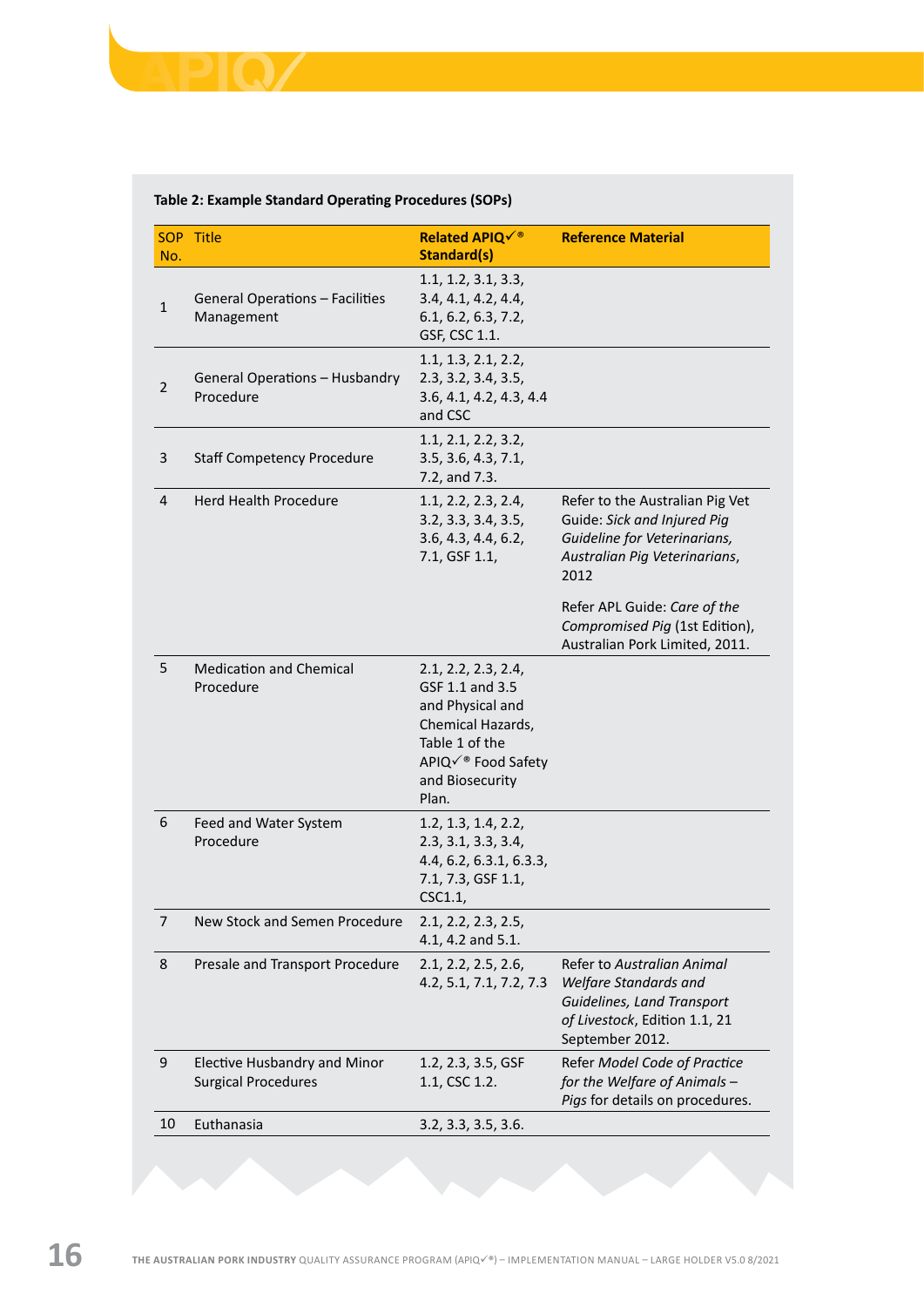| No. | SOP Title                                                                      | <b>Related APIQè</b><br><b>Standard(s)</b>                                                                                     | <b>Reference Material</b>                                                                                                  |  |  |  |
|-----|--------------------------------------------------------------------------------|--------------------------------------------------------------------------------------------------------------------------------|----------------------------------------------------------------------------------------------------------------------------|--|--|--|
| 11  | <b>Biosecurity Procedure</b>                                                   | 1.1, 2.1, 4.1, 4.2,<br>4.3, 4.5, 7.1, 7.2,<br>7.3 and the APIQè<br>Food Safety and<br><b>Biosecurity Controls,</b><br>Table 3. | Refer Australian National Farm<br><b>Biosecurity Manual for Pork</b><br>Production 2012.                                   |  |  |  |
| 12  | Pest Control Procedure                                                         | 4.4                                                                                                                            | <b>Industry Rodenticide</b><br>Stewardship Plan                                                                            |  |  |  |
| 13  | Internal Audit Procedure and<br><b>Document Control</b>                        | 1.1 and the APIQè<br>Food Safety and<br>Biosecurity Plan.                                                                      |                                                                                                                            |  |  |  |
| 14  | <b>Corrective Action Procedure</b>                                             | 1.1                                                                                                                            | Refer to Certification Policy 16                                                                                           |  |  |  |
| 15  | Producing Free Range Pigs                                                      | 1.2, 1.3, 1.4 and 6.3<br>$-6.3.4.$                                                                                             | <b>APL National Environmental</b><br>Guidelines for Indoor Piggeries<br>(NEGIP 2018).<br><b>APL National Environmental</b> |  |  |  |
|     |                                                                                |                                                                                                                                | Guidelines for Rotational Outdoor<br>Piggeries (NEGROP 2013)                                                               |  |  |  |
| 16  | <b>Outdoor Land Management</b><br>Practices                                    | 6.3 Environmental<br>Impact for Outdoor<br>Piggeries, Including                                                                | <b>APL National Environmental</b><br>Guidelines for Indoor Piggeries<br>(NEGIP 2018).                                      |  |  |  |
|     |                                                                                | 6.3.1, 6.3.2, 6.3.3<br>and 6.3.4.                                                                                              | <b>APL National Environmental</b><br>Guidelines for Rotational Outdoor<br>Piggeries (NEGROP 2013)                          |  |  |  |
| 17  | Outdoor Bred, Raised Indoors on<br><b>Straw Production</b>                     | 1.2, 1.4 Outdoor<br>Bred, Raised<br>Indoors on Straw                                                                           | <b>APL National Environmental</b><br>Guidelines for Indoor Piggeries<br>(NEGIP 2018).                                      |  |  |  |
|     |                                                                                | (OB) Standards<br>and Environmental<br>Standards for pigs<br>bred and raised<br>outdoors $6.3 - 6.3.4$ .                       | <b>APL National Environmental</b><br><b>Guidelines for Rotational Outdoor</b><br>Piggeries (NEGROP 2013)                   |  |  |  |
| 18  | Outdoor Bred, Raised Indoors on<br>Straw - Growing and Finishing<br>Production | $1.2, 1.4, 6.3.1 -$<br>6.3.4.                                                                                                  | <b>APL National Environmental</b><br>Guidelines for Indoor Piggeries<br>(NEGIP 2018).                                      |  |  |  |
|     |                                                                                |                                                                                                                                | <b>APL National Environmental</b><br>Guidelines for Rotational Outdoor<br>Piggeries (NEGROP 2013)                          |  |  |  |
|     | Model Code Compliance Plan                                                     | Redundant SOP-<br>No longer required<br>for APIQè<br>Certification                                                             |                                                                                                                            |  |  |  |
| 19  | <b>Gestation Stall Free</b>                                                    | GSF 1.1                                                                                                                        |                                                                                                                            |  |  |  |
| 20  | APIQè Customer Specification -<br>Coles (CSC)                                  | $CSC 1.1 - 1.4$                                                                                                                |                                                                                                                            |  |  |  |
| 21  | <b>Piggery Environment</b>                                                     |                                                                                                                                |                                                                                                                            |  |  |  |
|     |                                                                                |                                                                                                                                |                                                                                                                            |  |  |  |

**Note:** You should maintain version and page numbers so that the current documents are known and used on-farm.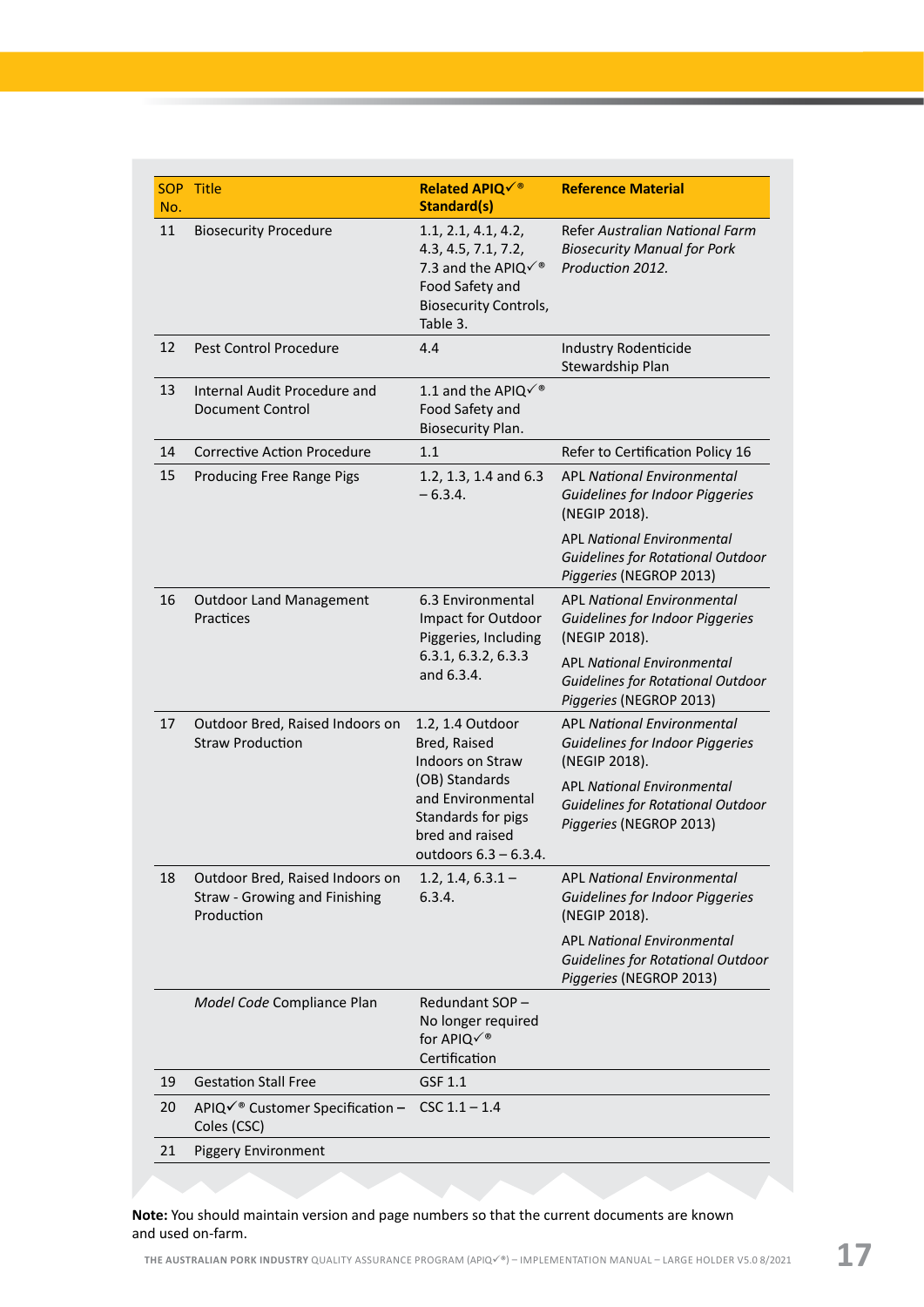#### <span id="page-19-0"></span>**Table 3: Example Records**

| <b>Record No.</b> | <b>Title</b>                                                         |
|-------------------|----------------------------------------------------------------------|
| $\mathbf{1}$      | Medication and Chemical Treatment Record                             |
| $\overline{2}$    | Approved Medication/ Prescription / Treatment List and Chemical List |
| 3                 | In-Feed Medication Record                                            |
| 4                 | <b>Feed Order Record</b>                                             |
| 5                 | <b>Feed Mixing Record</b>                                            |
| 6                 | Retained Foreign Object Record                                       |
| 7                 | Presale and Transport Record                                         |
| 8                 | Piggery Maintenance Record                                           |
| 9                 | Pest Management Plan monitoring Records                              |
| 10                | <b>Staff Training Competency Record</b>                              |
| 11                | Vendor Declaration for Grain                                         |
| 12                | Visitor Record                                                       |
| 13                | <b>Mortality Record</b>                                              |
| 14                | Document Amendment List                                              |
| 15                | <b>Corrective Action Request</b>                                     |
| 16                | Food Safety Plan Monitoring Record                                   |
| 17                | <b>Biosecurity Plan Monitoring Record</b>                            |
| 18                | Personnel Biosecurity Declaration                                    |
| 19                | Hospital Pen Monitoring Record                                       |

#### 2.1.6 Record Keeping

Small Holders are able to meet the minimum record-keeping requirements by using the Diary. Large Holders can also use the Diary in specific parts of their operation, such as an individual shed or facility, but it is not expected to have the capacity to meet all record-keeping requirements of a Large Holder.

Supporting records you should keep must include but are not limited to:

- Copies of supplier invoices and delivery notes for incoming goods
- Feed Orders, Vet Reports and sales invoices
- Sow Record cards
- Computer records from herd management programs

Some producers find daily operational checklists to be a useful way of managing operations; an example of a checklist developed by a producer is included in Appendix I.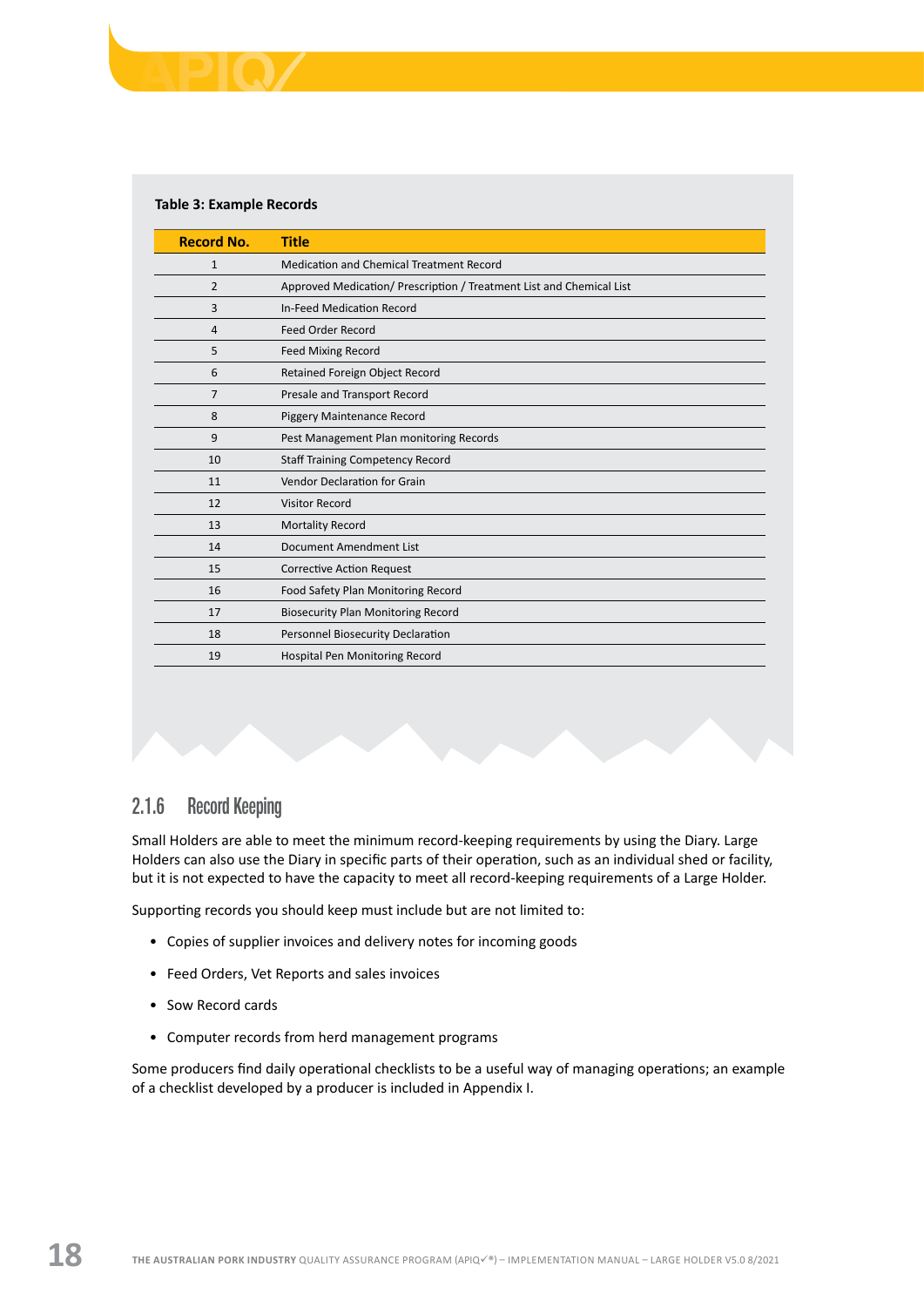#### <span id="page-20-0"></span>2.1.7 Reference Materials

Keep important reference documents that you and/or your staff can use as guides to managing your piggery, together with your APIQ $\checkmark$ <sup>®</sup> documents. Reference documents may include but are not limited to:

- *• Model Code of Practice for the Welfare of Animals Pigs*
- Australian Animal Welfare Standards and Guidelines, Land Transport of Livestock (Edition 1.1, 21 September 2012)
- APV Guide: *Sick and Injured Pig Guideline for Veterinarians* (2012) and APL Guide: *Care of the Compromised Pig* (2011)
- *• Euthanasia Guide*
- *• Ausvet Plan Enterprise Manual Pig Industry* (Version 3.0, 2011)
- APL *National Environmental Guidelines for Indoor Piggeries* (NEGIP 2018)
- APL *National Environmental Guidelines for Rotational Outdoor Piggeries* (NEGROP 2013*)*
- APL "*Biosecurity at your Piggery Keep Diseases Out*" video which is available on-line through YouTube and the *National Farm Biosecurity Manual for Pork Production* version 2.1
- Your veterinarian's recommendations and reports
- APL "Is it Fit for the Intended Journey" Guide

# 2.2 THE COMPLIANCE AUDIT REPORT

All piggeries seeking or maintaining  $APIQV$ ® Certification must have a successful annual compliance audit conducted by the independent Third Party Auditing Organisation (TPAO). AUS-MEAT Ltd is the TPAO contracted by APL to conduct all audits for the industry:

- Third Party Auditing (TPA) became effective 1 January 2018.
- The APIQ $\checkmark$ <sup>®</sup> on-farm quality assurance system remains industry owned and APL has responsibility for its Standards, Policies and Procedures.
- APIQ $\checkmark$ <sup>®</sup> is managed and administered by APIQ Management on industry behalf.

*Visit the* APIQ√<sup>®</sup> website (www.apiq.com.au) or refer to the APIQ√<sup>®</sup> Reference Manual for greater detail *on the Steps to Compliance for:*

- Producers who are interested in obtaining APIQ $\checkmark$ <sup>®</sup> Certification.
- Producers with current APIQ $\checkmark$ ® Certification on-farm who are renewing their APIQ $\checkmark$ ® Certification.

*APIQ*√<sup>®</sup> Compliance Audit Fees and Charges have been set in a Service Agreement agreed to by the APL Board and AUS-MEAT Ltd. These are available on the APIQ $\checkmark$ <sup>®</sup> website.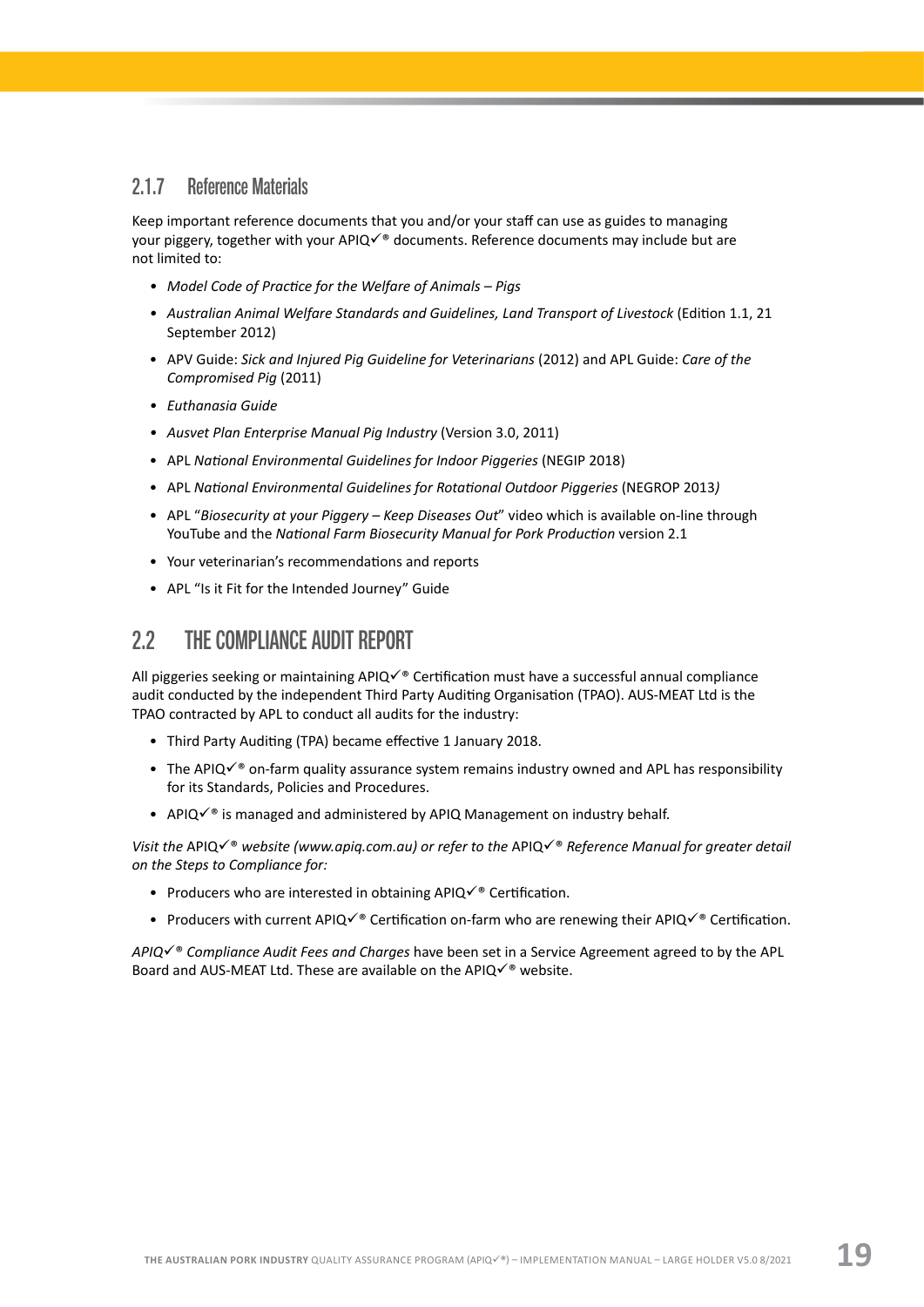<span id="page-21-0"></span>

# 2.3 PIGCARE – A SUPPLEMENTARY ANIMAL WELFARE AUDIT TOOL11

*PigCare* is an animal welfare audit tool that can be used independently of, or in association with, an APIQ $\checkmark$ <sup>®</sup> Compliance Audit. It is not a mandatory part of an APIQ $\checkmark$ <sup>®</sup> Compliance Audit. Producers and their employees, regulators, APIQ Management, and other parties can use PigCare as needed to assess animal welfare in your piggery. It can be found on the APIQ $\checkmark$ <sup>®</sup> website at [www.apiq.com.au](http://www.apiq.com.au).

PigCare judgements are made by looking at pig condition and behaviour parameters as indicators of pig welfare, not just the pig living environment. This process identifies signs of pig behaviour or appearance that may suggest an animal welfare issue exists. This is a diagnostic process, which links back to the *Model Code of Practice for the Welfare of Animals – Pigs (MCOP).* 

The *PigCare* Audit Checklist uses a 'traffic light' system to record assessments made. Traffic lights are Green, Blue, Yellow or Red and indicate compliance levels and the nature of the non-compliance. Observations can be recorded and Standards overlooked where the Standard is not applicable (N/A) to a particular piggery, due to its setup or production system.

# 2.4 NON-COMPLIANCES WITH STANDARDS

Corrective Action Requests (CARs) are identified as part of Compliance Audit process and include Critical CARs, Major CARs, and minor CARs. Observations may also be recorded. Each category is determined as follows:

- **• Critical CAR**  A Critical CAR (CCAR) is used to identify a serious breach of a Standard which poses an immediate threat to the pigs, producers and/or consumers requiring immediate and urgent attention to manage the threat. Typically threats of this nature concern issues of animal welfare, food safety or biosecurity. These situations may or may not be created by the producer, owner, or the person responsible for the husbandry of the pigs, but they are affected by this situation resulting in the need for immediate and urgent attention.
- An auditor is required to notify the producer and APIQM immediately a CCAR is issued and then completes the audit. Where the CCAR is confirmed between the auditor and APIQM, the producer's APIQ $\checkmark$ <sup>®</sup> Certification is made Conditional immediately and the producer has 72 hours to:
- 1. Remedy the CCAR; AND Agree to, and commence implementation of, an Agreed Action Plan (AAP) approved by the APIQ Panel (APIQP), where applicable; AND
- 2. Provide evidence to the auditor and APIQM of performance of (1) or (2) above. A producer's  $APIQ\check{ }^\circ$  Certification becomes:
	- ͵ 'Current' under (1) if satisfactory evidence of performance has been provided to APIQM and the APIQP Chair approves it; OR
	- Remains 'Conditional' under (2) until APIQP reviews it. An AAP is developed between the General Manager responsible for APIQ $\checkmark$  (GM), APIQM, APIQP, and the producer. It will include mandatory veterinarian inspections and reports when the CCAR involves animal health and welfare concerns.

<sup>11</sup> The concept and framework for the APIQ $\checkmark$ <sup>®</sup> PigCare Audit Checklist, comprising welfare audit template and supporting documentation, is based extensively on the New Zealand Pig Care On-Farm Welfare Assessment of Pigs program, which was then adjusted to the Australian context. The New Zealand Pork Industry Board and Ian Barugh of Massey University are acknowledged and thanked for their cooperation, support, and provision of the New Zealand Pig Care program.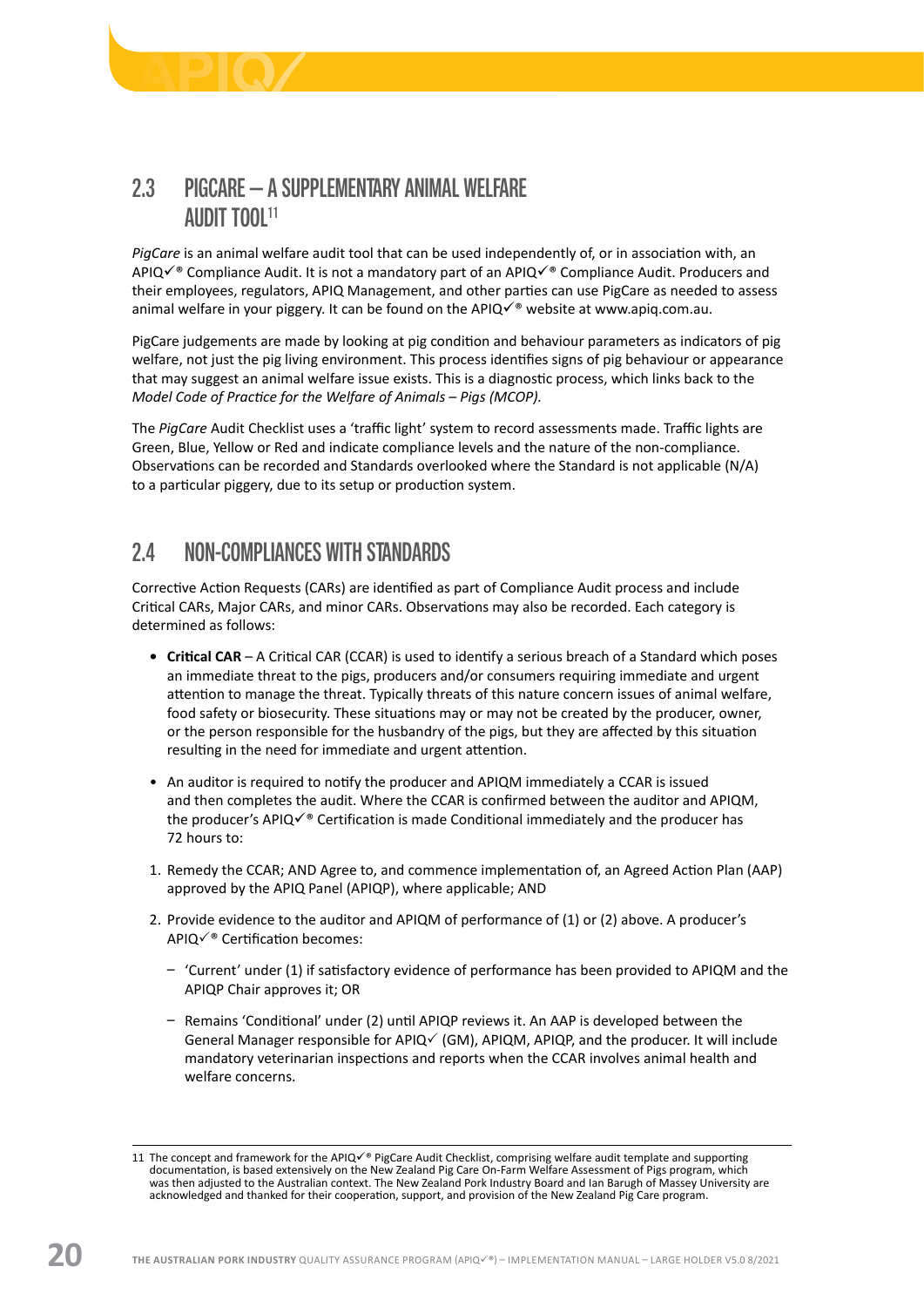- Major CAR A Major CAR (MCAR) identifies a significant issue of concern that can be rectified over time but does not pose an immediate threat to the pigs, producer, or system.
	- Where a MCAR is issued the producer develops action plans that include immediate risk management measures and timeframes for permanent rectification of the situation within 30 days. The producer proposes the action plans, and both the producer and auditor agree on them. They then submit them to APIQM for approval before the last day of APIQ $\checkmark$ ® Certification expiry.
- Minor CAR A minor CAR (mCAR) identifies an area of non-compliance which if not rectified could develop into a MCAR or CCAR over time. The immediate nature of the non-compliance does not pose a food safety, biosecurity, or welfare risk to the pigs, producer, or system.
	- $-$  A producer may have any number of mCARs and retain Certification, provided each of these mCARs has a CAR report developed with the auditor and approved by APIQM, and which includes a detailed timeline to rectify the situation within 60 days. A repeated annual assessment of the same mCAR, or failure to comply with or complete the approved CAR, will escalate the mCAR to MCAR status requiring action as per MCAR management above.
- **Observation** An Observation (O) is made when during the course of a site audit the auditor notices or observes a situation that if left unattended may over time lead to a CAR.
	- The Observation aims to flag with a producer that a situation may develop if left unchecked. Producers are encouraged to review and attend to Observations to prevent escalation in the future.
	- The number of Observations is unlimited and the producer does not need to take any immediate actions to rectify Observations. However, as a guide, if that same Observation is observed repeatedly, in the third year it may escalate to a mCAR.
- **• Escalation**  Where a non-compliance is repeated from site to site on a Joint Certification, or from year to year, or there are a large number of CARs, its seriousness escalates. For example, where four (4) or more MCARs exist, they escalate to a CCAR and actions must be taken within 72 hours to reduce the number of MCARs to less than four (4), with CARs or AAPs in place or closed. Also, where a mCAR has been raised in the previous two (2) audits and the problem has not been rectified, it automatically becomes a MCAR. The APIQ $\checkmark$ <sup>®</sup> Certification Policies (CPs), which can be found on the APIQ $\checkmark$ <sup>®</sup> website, provide more guidance on escalation.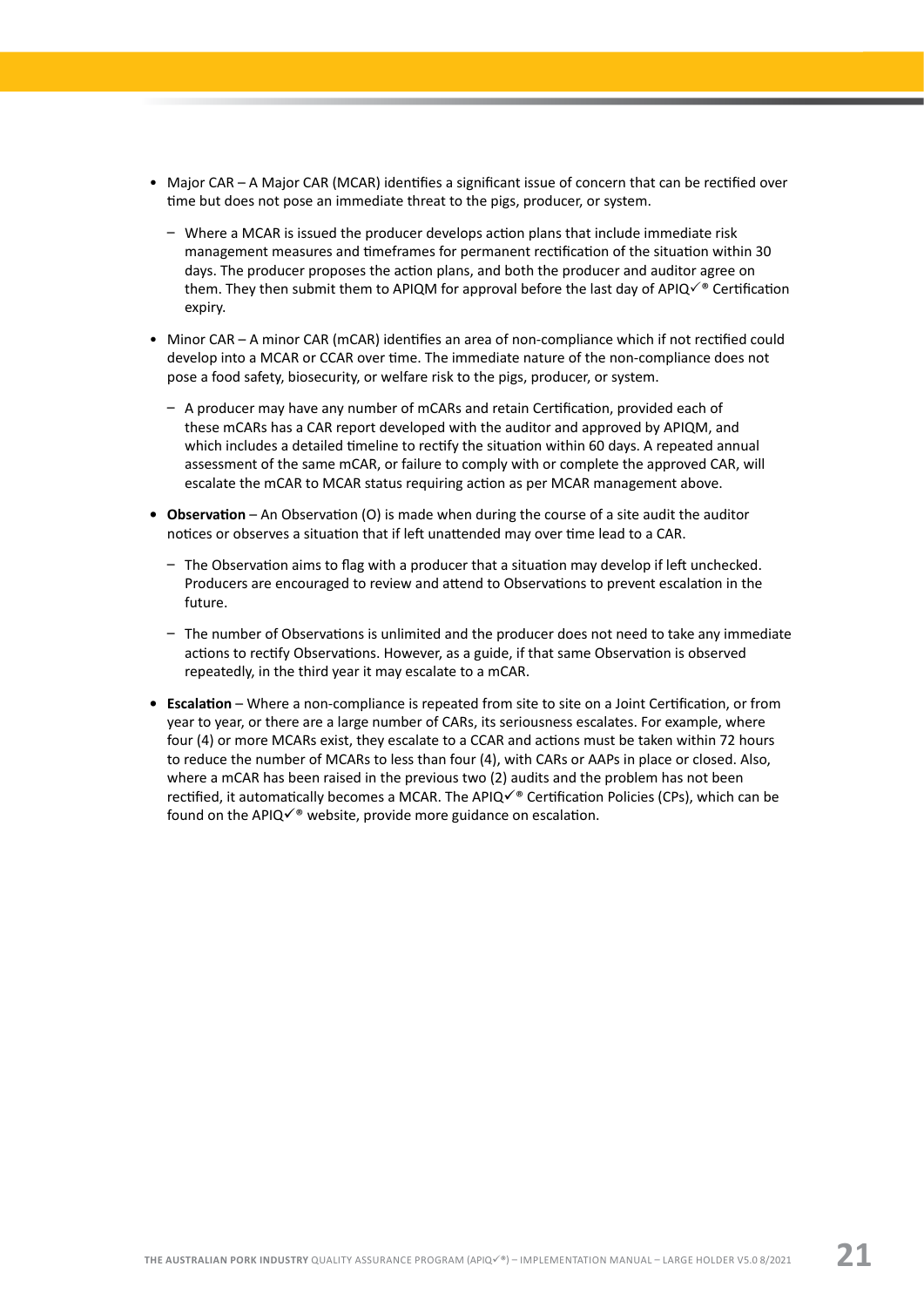<span id="page-23-0"></span>

# 3.0 HERD HEALTH PLAN

# 3.1 INTRODUCTION

 $APIQV^\circ$  Standards require every piggery to have a HHP. You can develop your HHP by working through the Herd Health Checklist in the Diary, ideally in consultation with your veterinarian; or you can work with your veterinarian to develop your own checklists and plans.

Your HHP should include, but is not limited to:

- How you manage sick pigs, for example isolation, treatment and monitoring procedures in SOPs and/or WIs.
- Breeding Records
- The name of the nominated veterinarian or practice that services your piggery.
- What diseases have been diagnosed in your piggery and details of any routine medication or vaccinations undertaken.
- Mortality Records, How you dispose of dead pigs.
- Records of any communications with your veterinarians (farm reports, phone advice, medication prescriptions, and laboratory results, instructions); have them available for the auditor during your Compliance Audit.
- A summary of your HHP is a useful addition to your *Piggery Management Manual.*
- Disease and emergency animal disease training.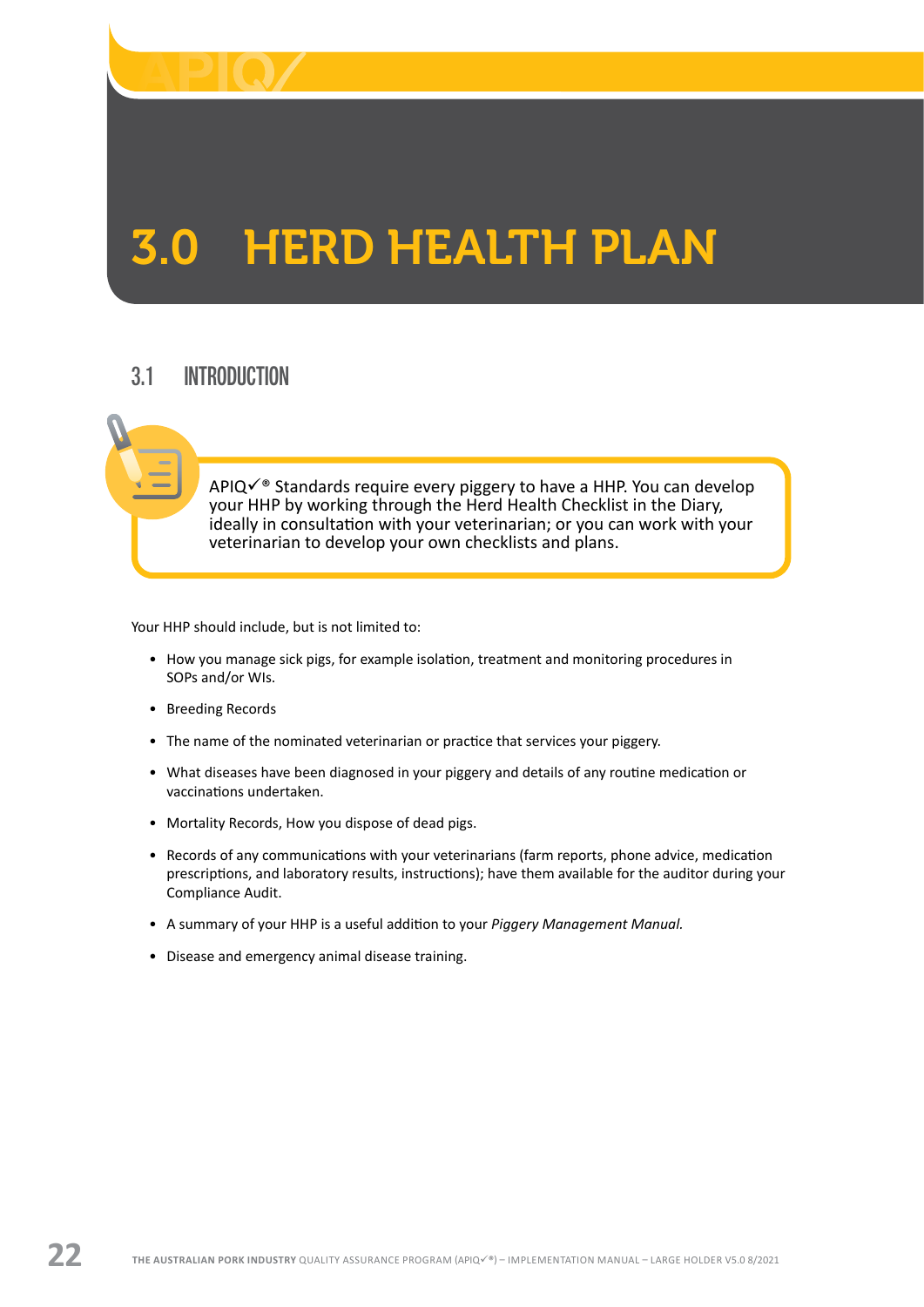<span id="page-24-0"></span>

|                   | <b>SUMMARY HERD HEALTH PLAN:</b> |  |
|-------------------|----------------------------------|--|
|                   |                                  |  |
|                   |                                  |  |
|                   |                                  |  |
|                   |                                  |  |
|                   |                                  |  |
| SOPs/WI included: |                                  |  |
|                   |                                  |  |
|                   |                                  |  |
|                   |                                  |  |
|                   |                                  |  |

#### 3.1.1 Herd Health Plan Checklist

A HHP Checklist has been developed for your use by the Australian Pig Veterinarians Association, a special interest group of the Australian Veterinary Association (AVA), and has been endorsed by the AVA and APL. The checklist is designed to meet Standard 5.2.7 of the *Model Code of Practice f or the Welfare of Animal – Pigs.* The checklist is available from [www.apiq.com.au/resources/example](https://www.apiq.com.au/resources/example-templates-for-piggery-management-manual/)[templates-for-piggery-management-manual](https://www.apiq.com.au/resources/example-templates-for-piggery-management-manual/) or found in the Diary, which can be requested from APIQM by calling 1800 789 099 or emailing [apiq@australianpork.com.au](mailto:apiq@australianpork.com.au).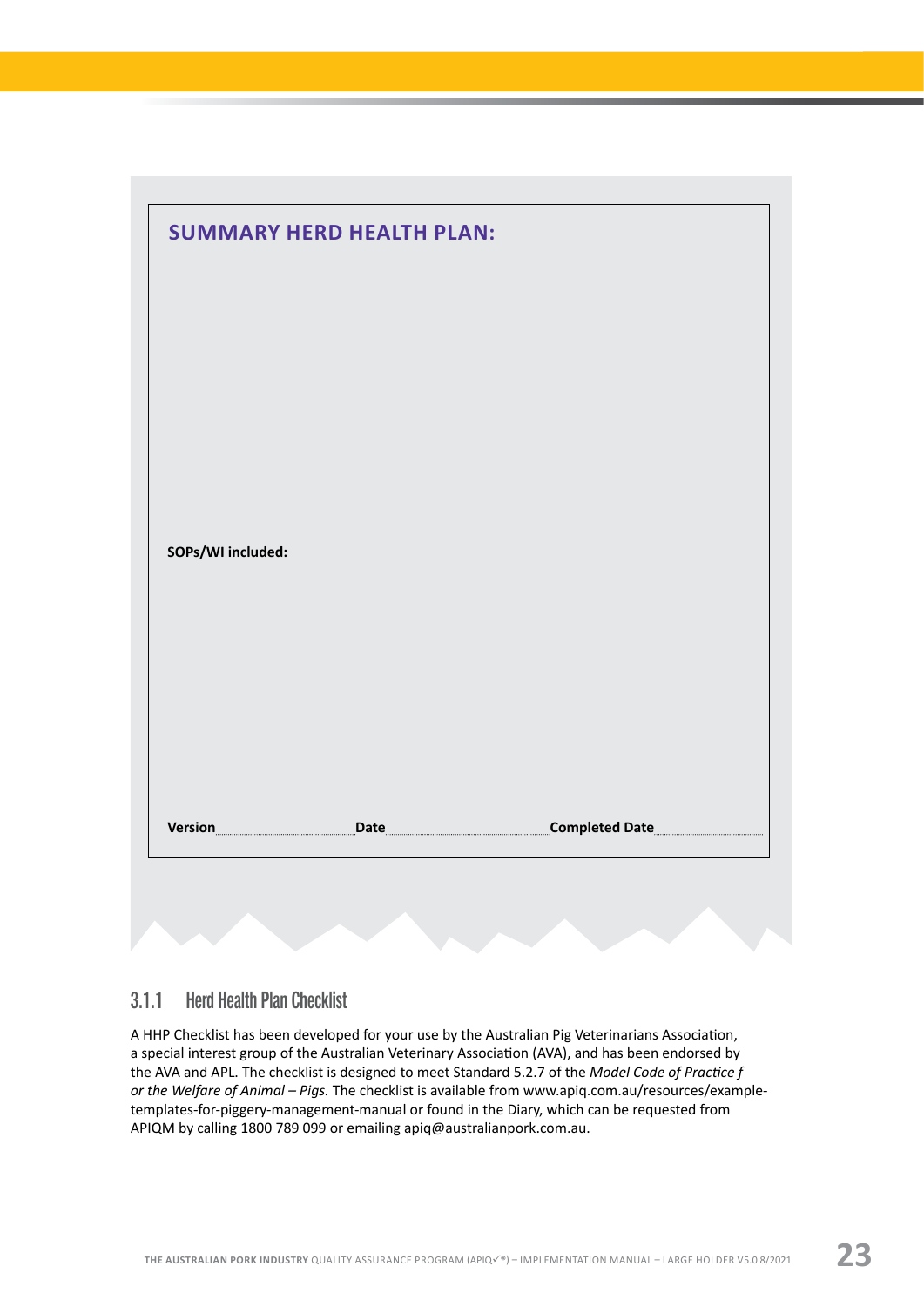<span id="page-25-0"></span>

# 4.0 APIQV® FOOD SAFETY<br>AND BIOSECURITY PLAN

# 4.1 INTRODUCTION

#### 4.1.1 Why All Producers Need a Food Safety Plan and a Biosecurity Plan

As food safety systems have modernised, the food industry is no longer focused on reacting to safety problems, but instead stopping them from happening in the first place.

Food safety regulators in both domestic and international export markets now require all operators in the food supply chain to share responsibility for food safety.

For producers wanting to gain access to these markets, their success is now dependent on being able to demonstrate that they have food safety controls in place to protect public health. This not only keeps people from getting sick, but also ensures that their company's reputation is sound, and that risk to their business is minimised. No business wants its production and reputation derailed by an unexpected food safety scare.

## **DEFINITIONS**

**A hazard** is a biological, chemical, or physical agent in food, or food that is in a condition with potential to cause illness in people. This includes residues from a broad range of agricultural and veterinary chemicals, as well as naturally occurring environmental contaminants.

**Potential hazards** include those that *may* have an impact on public health, society, and the economy, but there is little or no evidence that eating or coming into contact with pork or pork products will cause them.

**Risk** is the likelihood that eating pork or pork products will cause an adverse health effect, and also relates to the severity of that effect.

The process of setting food standards prioritises food safety hazards based on the public health risk they present. Consequently, most emphasis is on eliminating or minimising hazards that cause the most severe illness, which ensures risk management controls and cost are in proportion to the degree of consumer risk.

Some hazards that arise on-farm are best controlled at the abattoir or at further processing; this applies especially to bacterial foodborne hazards e.g. *Salmonella*.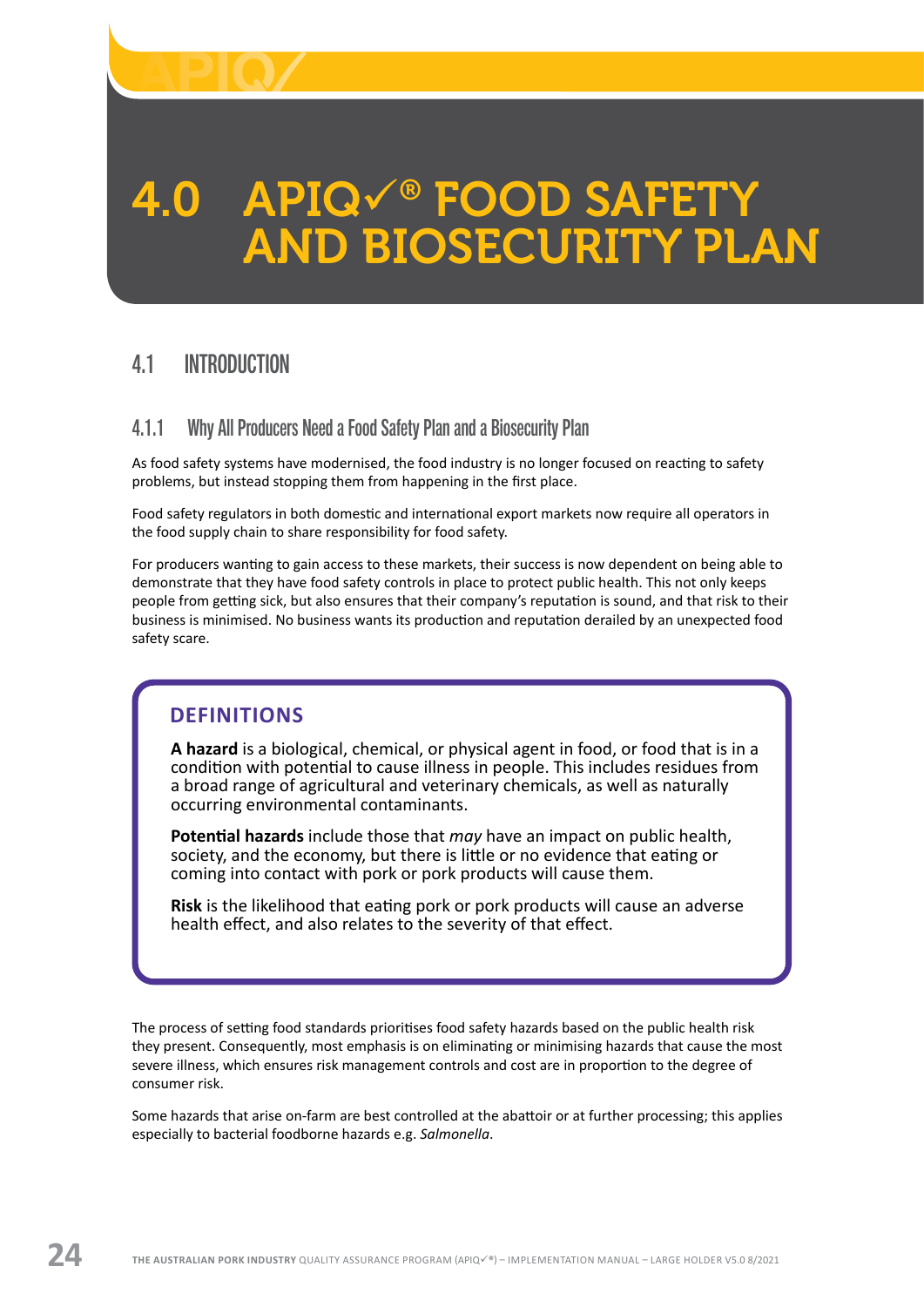#### <span id="page-26-0"></span>4.1.2 Food Safety Tools You Can Use

Internationally recognised systems to manage hazards include Hazard Analysis Critical Control Point (HACCP) and Good Agricultural Practice (GAP). Both aim to either eliminate the hazard or reduce it to a level acceptable to food safety regulators in order to ensure the appropriate level of consumer protection and thus support domestic and export market access.

In the HACCP process, food safety hazards arising in a business – in this case, a piggery –need to be identified and then assessed for how likely they are to be a risk to people and what the severity of that risk is. They must then be eliminated, using Critical Control Points (CCPs).

To qualify as a CCP:

- Hazards need to be able to be monitored against critical limits, for example maximum residue levels.
- If these critical limits are exceeded, the source must be detected immediately, for example through such measures as examining of treatment records.
- Pigs must be able to be managed/processed to eliminate the hazard, such as being held back to meet WHP/ESI periods.

The term Good Agricultural Practice (GAP) can refer to any collection of specific activities, but in this case it refers to protecting public health to the degree that food safety regulators expect.

In practical terms for food safety, a GAP measure may eliminate a hazard or reduce it to a level where it poses minimal risk to consumers or can be effectively controlled by further processing. Measures that do not meet CCP criteria are usually termed GAP if they eliminate or significantly reduce a hazard.

Both GAP and CCP interventions can achieve the same outcome of eliminating or significantly reducing a hazard, and as such are equally relevant within a food safety program.

An excellent example of using GAP to block hazards is the problem of foodborne parasites. Bans on swill feeding and keeping pigs away from human effluent have respectively blocked the infection pathways of Trichinosis and pork measles respectively. Further examples of GAP resulting in hazard control or elimination are provided in Section 4.3: Table 5.

Verification of GAP interventions often just requires observations that confirm the intervention is effectively in place. These might include seeing that there is no evidence of swill feeding and that outdoor production facilities are sited away from fresh waterways. However, for others, citing farm records may be necessary. These could include PigPass NVD, paddock-use history, and the piggery's pest control program.

#### 4.1.3 Support to Develop an On-Farm Food Safety Plan

A 2013 Risk Profile reviewed hazards occurring in the Australian pork industry, their importance, and how they can be eliminated and controlled $12$ .

This update of the 2009 version has resulted from a HACCP process undertaken at the industry level<sup>13</sup>. The process identified and evaluated hazards and their risk to consumers and decided what was necessary to include in an On-Farm Food Safety and Biosecurity Plan.

Relevant hazards are listed in Section 4.3, Table 5 along with appropriate controls.

Hazards that CCPs cannot control are sometimes managed by GAP measures, so examples of both CCPs and GAP measures are identified in Section 4.3, Table 5 of this document and in the updated HACCP Plan report $14$ .

<sup>12</sup> Review of Pork On-Farm HACCP Plan APIQ<sup>u®</sup> No. 2013/2128 Appendix 1 Risk Profile

<sup>13</sup> Review of Pork On-Farm HACCP Plan APIQ<sup> $\checkmark$ ® No. 2013/2128 Appendix 5 Updated HACCP Plan</sup>

<sup>14</sup> *Review of Pork On-Farm HACCP Plan* APIQü® No. 2013/2128 Appendix 5 Updated HACCP Plan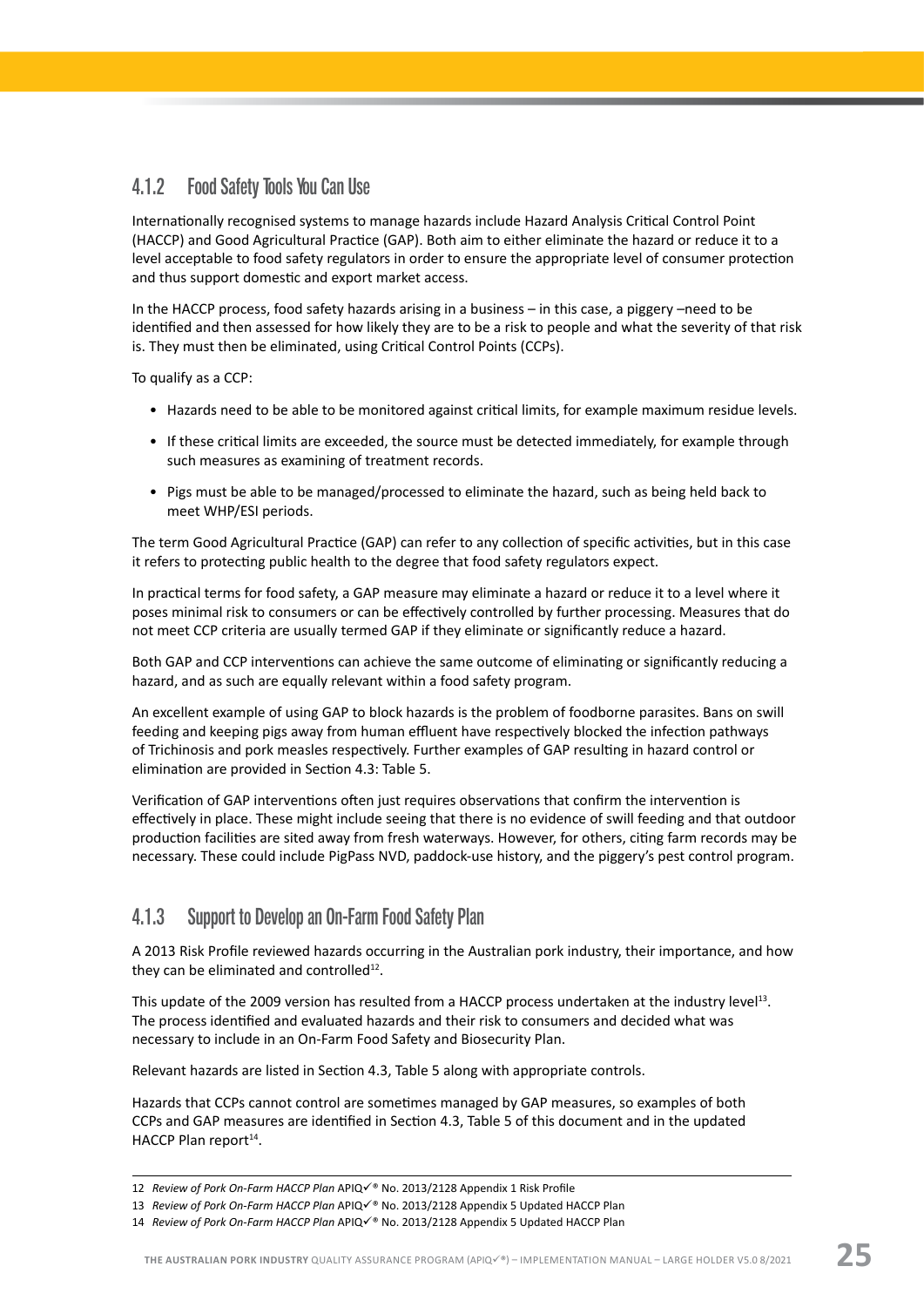<span id="page-27-0"></span>

#### **In practice this means a full HACCP process is not required at the individual enterprise level. Effort is, therefore, placed on the effective implementation and monitoring of controls by completing the Hazard Action Plan**<sup>15</sup>**.**

The process of conducting the HACCP process at the industry level has enabled federal and state food safety regulators to recognise APIQ $\checkmark$ <sup>®</sup> as taking appropriate measures on-farm to protect public health. This underpins the PigPass NVD system.

The Risk Profile<sup>16</sup> provides a comprehensive assessment of microbial hazards and how they might be eliminated or reduced to acceptable levels.

The Risk Profile also provides an assessment of the potential for new or emergence of hazards in Free Range, Outdoor Bred,Raised Indoors on Straw and Gestation Stall Free production systems.

# 4.1.4 Preparing and Implementing Your APIQ $\check{\phantom{\phi}}$  Food Safety Plan and Biosecurity Plan

APL has developed the example APIQ<sup> $\checkmark$ ® *Food Safety and Biosecurity Plan* to help producers implement</sup> simple, but effective, food safety and biosecurity controls on-farm.

Your on-farm *Food Safety Plan and Biosecurity Plan* **must** include:

- 1. An APIQ $\checkmark$ <sup>®</sup> *Food Safety and Biosecurity Plan* declaration, as shown in this section 4.2 of this Manual.
- 2. An Employee Biosecurity Declaration for each employee (Record  $17)^{17}$ .
- 3. The significant hazards that require control on-farm, identified in the industry-level HACCP Plan, are listed in Section 4.3, Table 5. Producers should assess which of these apply to their production system; some only apply to outdoor production systems. **The hazards identified must include nonrecovered broken needles and chemical residues for all production systems at a minimum** and must appear in your Hazard Action Plan.
- 4. Identification of Controls (CCPs and GAP measures) that apply to your piggery by using examples in Section 4.3, Table 5 as a guide; these and other relevant controls, along with the frequency of monitoring, should also be listed in your Hazard Action Plan.
- 5. Preparation of Production Flow Charts that describe your piggery using Section 4.4, Production Flow Charts 1 and 2, as a guide for all production systems (including Free Range and Outdoor Bred, Raised Indoors on Straw production systems).
- 6. Adding Controls to your Production Flow Charts that apply to your production system selected from your Hazard Action Plan and Section 4.3, Table 5; using Section 4.4, Production Flow Charts 1 and 2 as a guide.
- 7. The selected Controls identified should be underpinned by control measures i.e. Standard Operating Procedures (SOPs); see Section 4.3, Table 5.
- 8. The monitoring of the Controls needs to be actioned by the Piggery Manager according to a frequency specified in your SOPs which are part of your APIQ $\checkmark\,$  Food Safety and Biosecurity Plan. The frequency should be specified in the Hazard Action Plan. Suggested frequencies of monitoring the Controls are given in the example plan. (Information on Corrective Actions for the food safety Controls is in the APIQ√<sup>®</sup> Reference Manual).

<sup>15</sup> A Hazard Action Plan template for the hazards identified in your piggery is provided at [www.apiq.com.au](http://www.apiq.com.au) under Resources

<sup>16</sup> Review of Pork On-Farm HACCP Plan APIQ $\checkmark$ <sup>®</sup> No. 2013/2128 Appendix 1 Risk Profile

<sup>17</sup> *Example Record 17* is available online through APIQ $\checkmark$ <sup>®</sup> website: [www.apiq.com.au](http://www.apiq.com.au)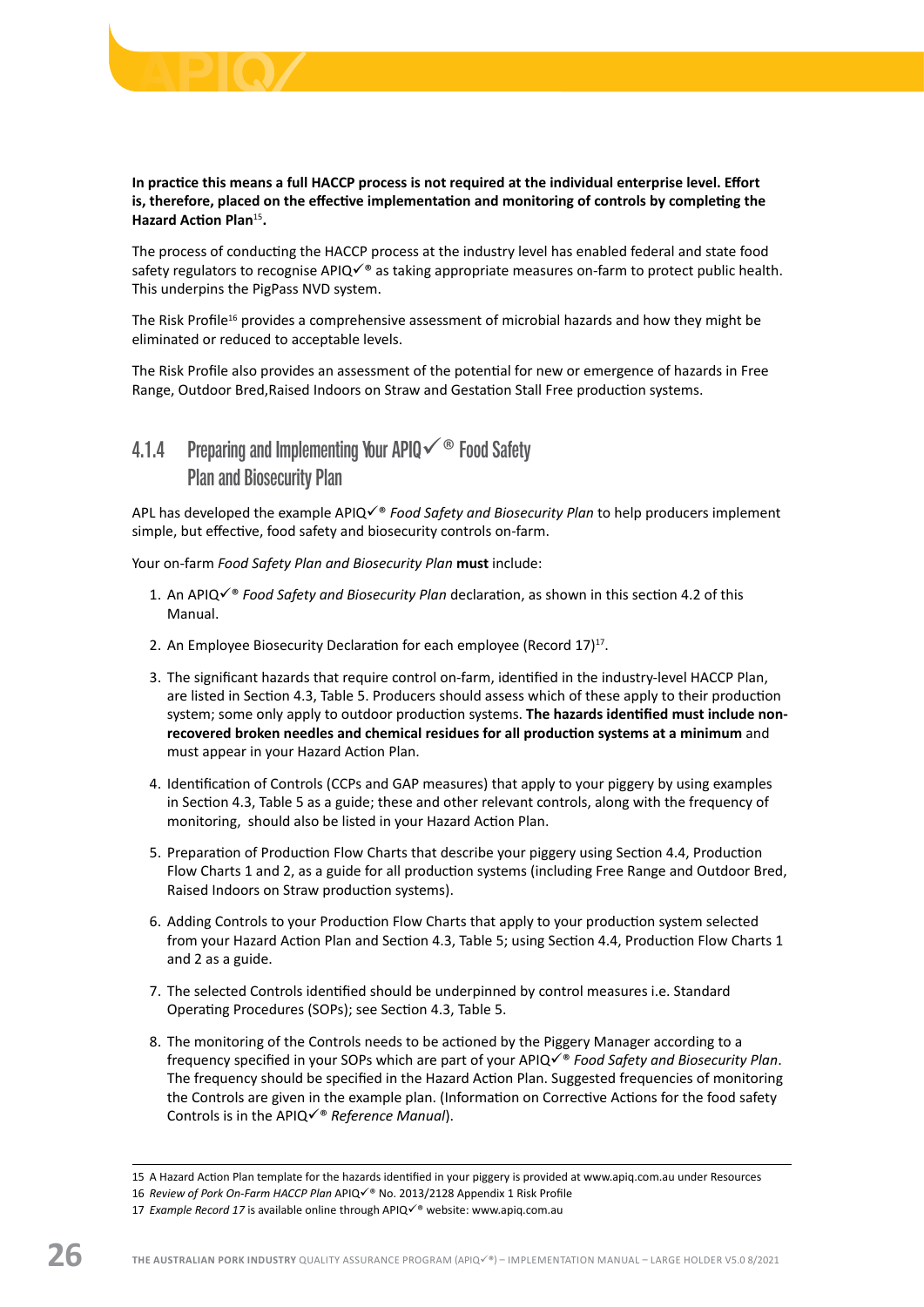<span id="page-28-0"></span>9. The Piggery Manager then checks all records routinely and may conduct random audits where needed. The Production Manager then initials and dates the records as evidence that the checks have been done.

#### **Verification**

The auditor will verify your on-farm farm Food Safety Plan and Biosecurity Plan through the compliance audit. The Auditor is required to sign the plan.

# 4.2 APIQ $\checkmark$ ® FOOD SAFETY PLAN AND BIOSECURITY PLAN DECLARATION (EXAMPLE)

Modify this declaration to meet the needs of your piggery.

| THE FOOD SAFETY PLAN AND BIOSECURITY PLAN<br><b>DECLARATION OF</b>                                                                                                                            |  |  |  |  |  |
|-----------------------------------------------------------------------------------------------------------------------------------------------------------------------------------------------|--|--|--|--|--|
|                                                                                                                                                                                               |  |  |  |  |  |
|                                                                                                                                                                                               |  |  |  |  |  |
| The Controls relating to the hazards identified are listed in the Hazard Action Plan template.                                                                                                |  |  |  |  |  |
| The SOPs/work instructions for this piggery outline the systems used to manage these controls.                                                                                                |  |  |  |  |  |
| This plan outlines the food safety Controls in place for this piggery. It is based on the On-Farm<br>HACCP Plan and the Australian National Farm Biosecurity Manual for Pork Production 2012. |  |  |  |  |  |
| The Controls implemented on this piggery use the principles of HACCP and are continually<br>monitored.                                                                                        |  |  |  |  |  |
| Modifications are made, where necessary, to reflect changes to operations.                                                                                                                    |  |  |  |  |  |
|                                                                                                                                                                                               |  |  |  |  |  |
|                                                                                                                                                                                               |  |  |  |  |  |
|                                                                                                                                                                                               |  |  |  |  |  |
|                                                                                                                                                                                               |  |  |  |  |  |
|                                                                                                                                                                                               |  |  |  |  |  |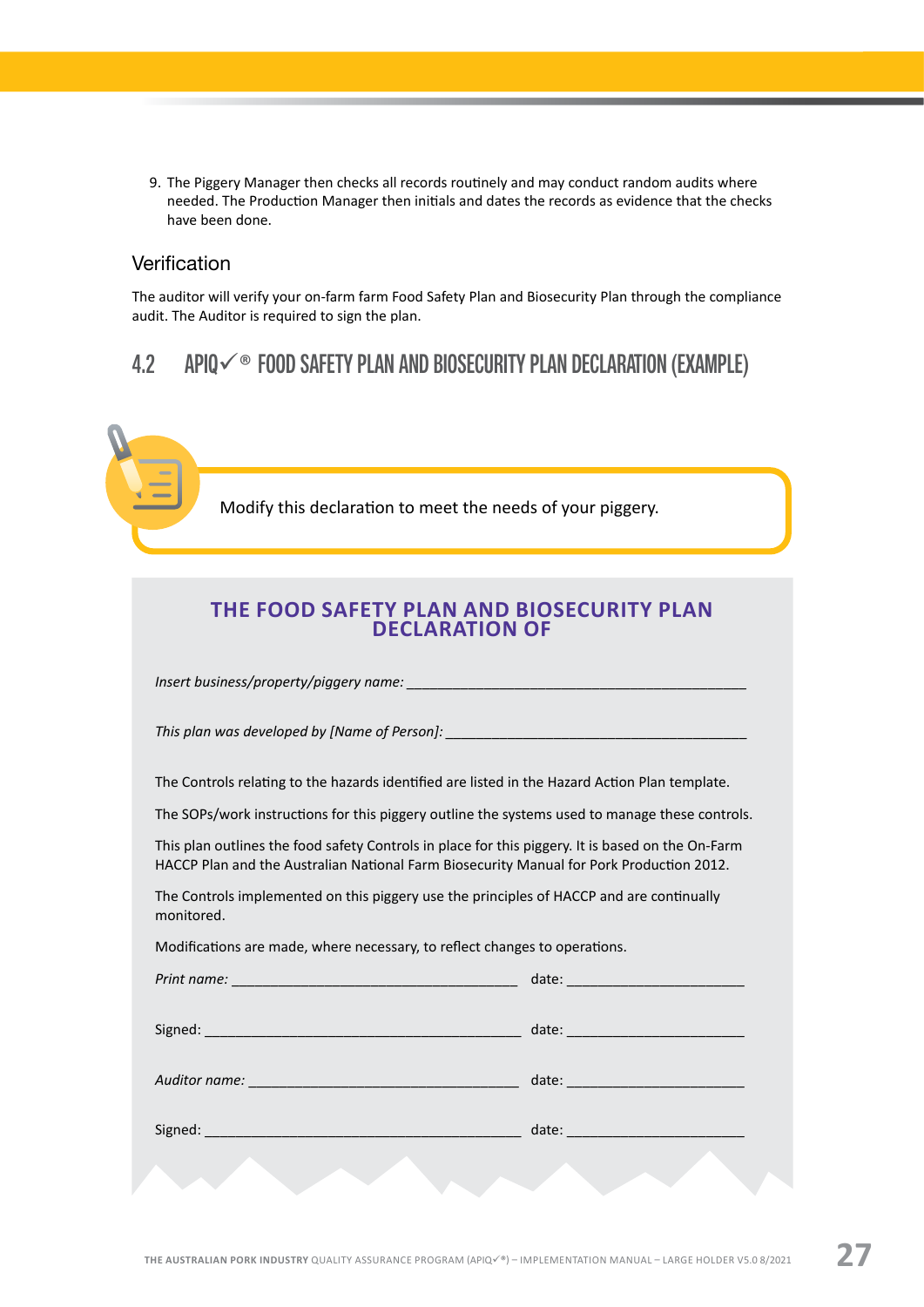<span id="page-29-0"></span>

# 4.3 HAZARDS AND CONTROLS TO CONSIDER AND WHAT YOU NEED TO DO

This section provides examples (Table 5) of what may need to be included in your piggery Hazard Action Plan<sup>18</sup> as part of your On-Farm Food Safety Plan. While these Hazards and Controls were identified in the industry level HACCP Plan,<sup>19</sup> other hazards may be identified for your production system (Refer to Risk Profile<sup>20</sup>) and should be added if applicable to your production system.

It is essential that your On-Farm Food Safety Plan includes non-recovered broken needles and chemical residues.

Linkage to associated SOPs and compliance requirements are also provided as examples in Table 5.

#### **Table 5: Summary of Hazards, CCPs and GAP resulting from conducting HACCP at an industry level and applying Controls at the piggery level**

| Control          | Activities                                                                                  | Hazard<br>managed                                 | Control (SOP Standard/<br>Performance Indicator)                                                                                 | Compliance<br>requirements                              |
|------------------|---------------------------------------------------------------------------------------------|---------------------------------------------------|----------------------------------------------------------------------------------------------------------------------------------|---------------------------------------------------------|
| CCP <sub>1</sub> | Select or<br>purchase<br>breeding stock                                                     | Non-recovered<br>broken needles                   | Identify pig/s with foreign<br>body to enable notification of<br>customers and inspection and<br>removal at slaughter (SOP 4, 5) | Retained<br>foreign object<br>record                    |
|                  |                                                                                             | Residues >MRL                                     | Compliance with labels or<br>authorised off-label use (SOP<br>4, 5)                                                              | Medication<br>and chemical<br>treatment<br>record/diary |
| CCP <sub>2</sub> | Vaccinations<br>and health<br>treatments<br>of breeding,<br>farrowing, and<br>growing stock | Non-recovered<br>broken needles                   | Identify pig/s with foreign<br>body to enable notification of<br>customers and inspection and<br>removal at slaughter (SOP 4, 5) | As above                                                |
| CCP <sub>3</sub> | Inputs $-$ grain<br>treatments,<br>pest control,<br>herbicides,<br>sanitisers,              | Residues >MRL                                     | Compliance with labels or<br>authorised off-label use (SOP<br>5, 8)                                                              | As above                                                |
| CCP <sub>4</sub> | Pre-loading<br>check of all sale<br>pigs                                                    | Ag/Vet<br>chemical<br>residues >MRL               | Determine the treatment<br>status of pigs prior to load-out<br>(SOP 8)                                                           | As above                                                |
|                  |                                                                                             | Foreign bodies<br>Non-recovered<br>broken needles | Identify pig/s with foreign<br>body to enable notification of<br>customers and inspection and<br>removal at slaughter (SOP 8)    | As above                                                |

18 A Hazard Action Plan template is provided at [www.apiq.com.au](http://www.apiq.com.au) under Resources

- 19 Review of Pork On-Farm HACCP Plan APIQè No. No. 2013/2128 Appendix 5 Updated HACCP Plan
- 20 Review of Pork On-Farm HACCP Plan APIQè No. No. 2013/2128 Appendix 1 Risk Profile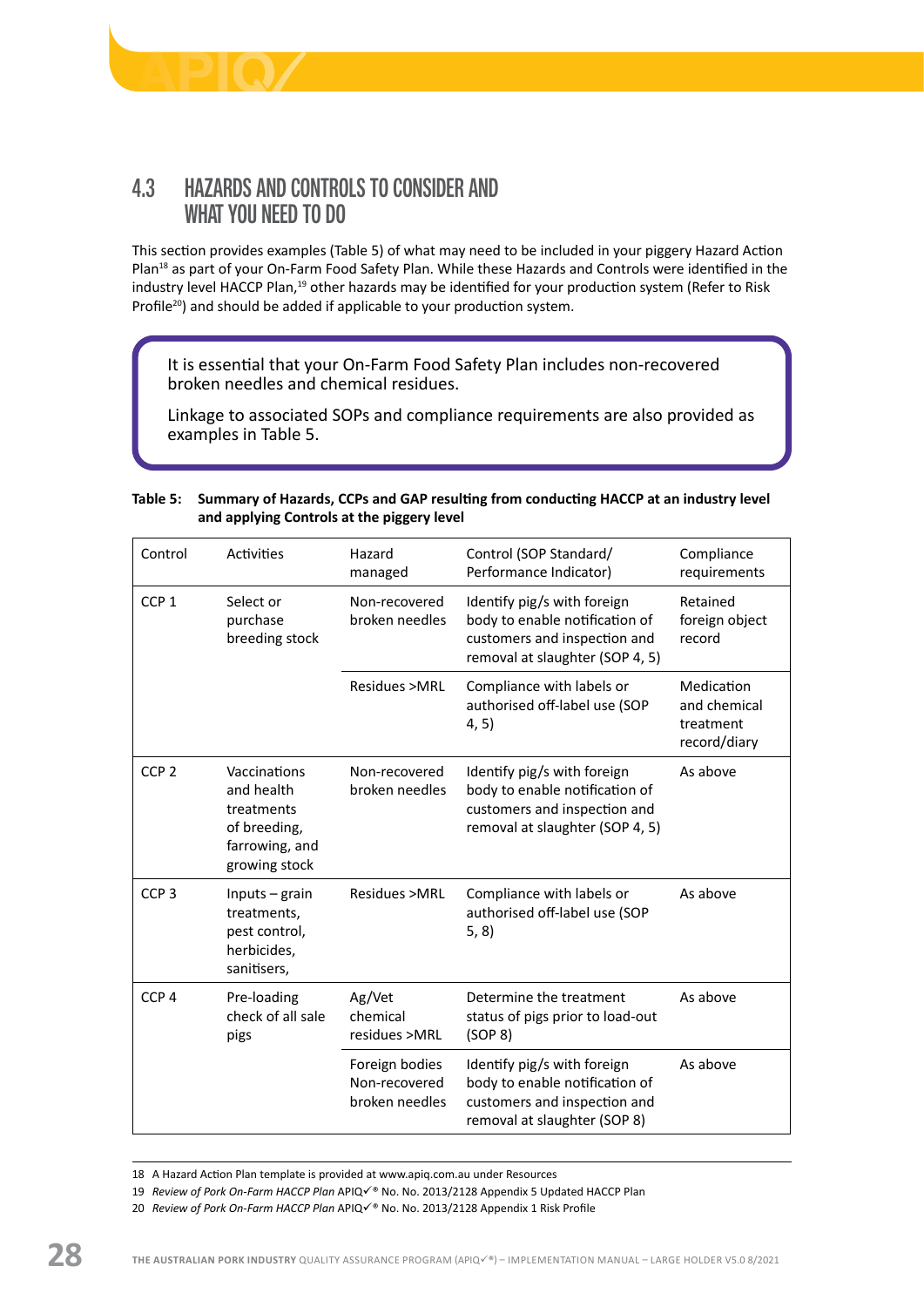| GAP <sub>1</sub> | Feed<br>withholding<br>prior to<br>slaughter                               | Salmonella spp.                     | Slaughtering between 6-24<br>hours off feed (Table 1 Food<br>Safety Plan) (SOP 8)                                                   | PigPass NVD                                                                      |
|------------------|----------------------------------------------------------------------------|-------------------------------------|-------------------------------------------------------------------------------------------------------------------------------------|----------------------------------------------------------------------------------|
| GAP <sub>2</sub> | Feeding food<br>waste and by-<br>products                                  | <b>Trichinella</b><br>spiralis      | Swill feeding ban (2.4A)<br>(SOP 6)                                                                                                 | PigPass NVD<br>records for all<br>lots                                           |
| GAP <sub>3</sub> | Pest control<br>for breeding,<br>farrowing and<br>growing stock            | Toxoplasma<br>gondii                | Prevent cats and rodent access<br>to facilities, feed, and bedding<br>(4.4.B) (SOP 12, 15, 16, 17, 18)                              | Pest//Rodent<br>Control Diary/<br>Record                                         |
| GAP <sub>4</sub> | Locating<br>outdoor<br>production<br>facilities                            | Sparganosis                         | Prevent access to fresh<br>waterways in OB and FR<br>systems (3.5A) (SOP 15, 16,<br>17, 18)                                         | Auditor<br>observes<br>location of<br>outdoor<br>facilities                      |
| GAP <sub>5</sub> | Preventing<br>access to human<br>effluent                                  | Taenia solium                       | Avoiding grazing of land<br>treated with human effluent<br>to avoid infection with Pork<br>Measles - OB, FR (SOP 15, 16,<br>17, 18) | No sewage<br>disposal over<br>land used<br>for outdoor<br>production             |
| GAP <sub>6</sub> | Selecting<br>outdoor sites<br>free of residual<br>chemical<br>contaminants | Soil chemical<br>contaminants       | Property Risk Assessment -<br>OB and FR (2.2A,B) (SOP15, 16,<br>17, 18)                                                             | Chemical<br>treatment<br>record on<br>land selected<br>for outdoor<br>production |
| GAP7             | Administration<br>of correct<br>dosages<br>of animal<br>treatments         | Ag/Vet<br>chemical<br>residues >MRL | Treatments must be<br>administered in a way that<br>minimises risks of chemical<br>residues. 2.3A,C (SOP 4, 5, 9)                   | Pig treatment<br>records                                                         |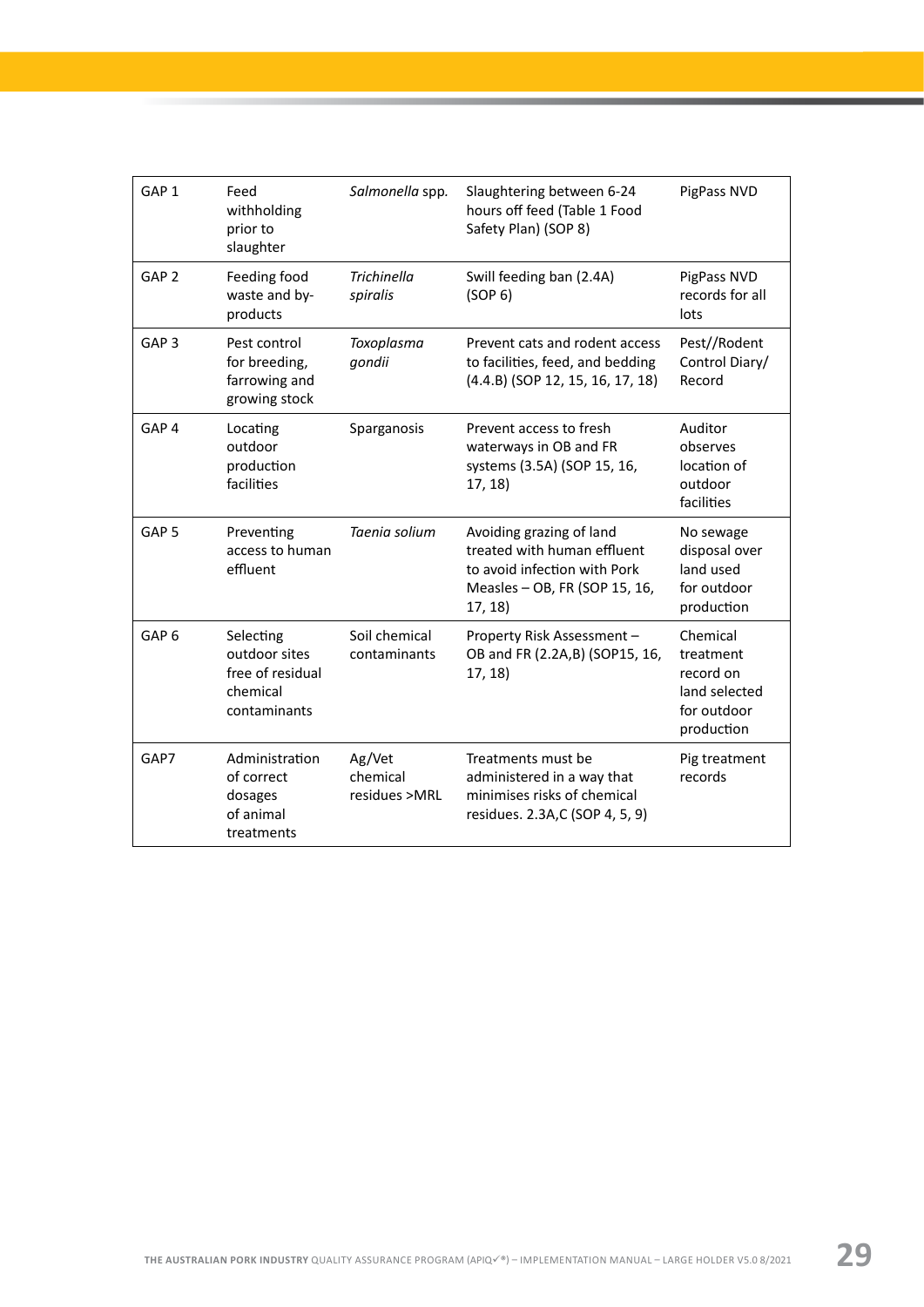<span id="page-31-0"></span>

# 4.4 PRODUCTION FLOW CHARTS AND FOOD SAFETY CONTROLS

Production flow charts 1 and 2 provide an example of describing your piggery and where Controls may be applied. The 4 minimum CCP requirements (Section C, Table 1) are shown in these charts. Note that some CCP and GAP measures will apply at both breeding and growing herd level.

#### Production Flow Chart 1 – Breeding Operation Process

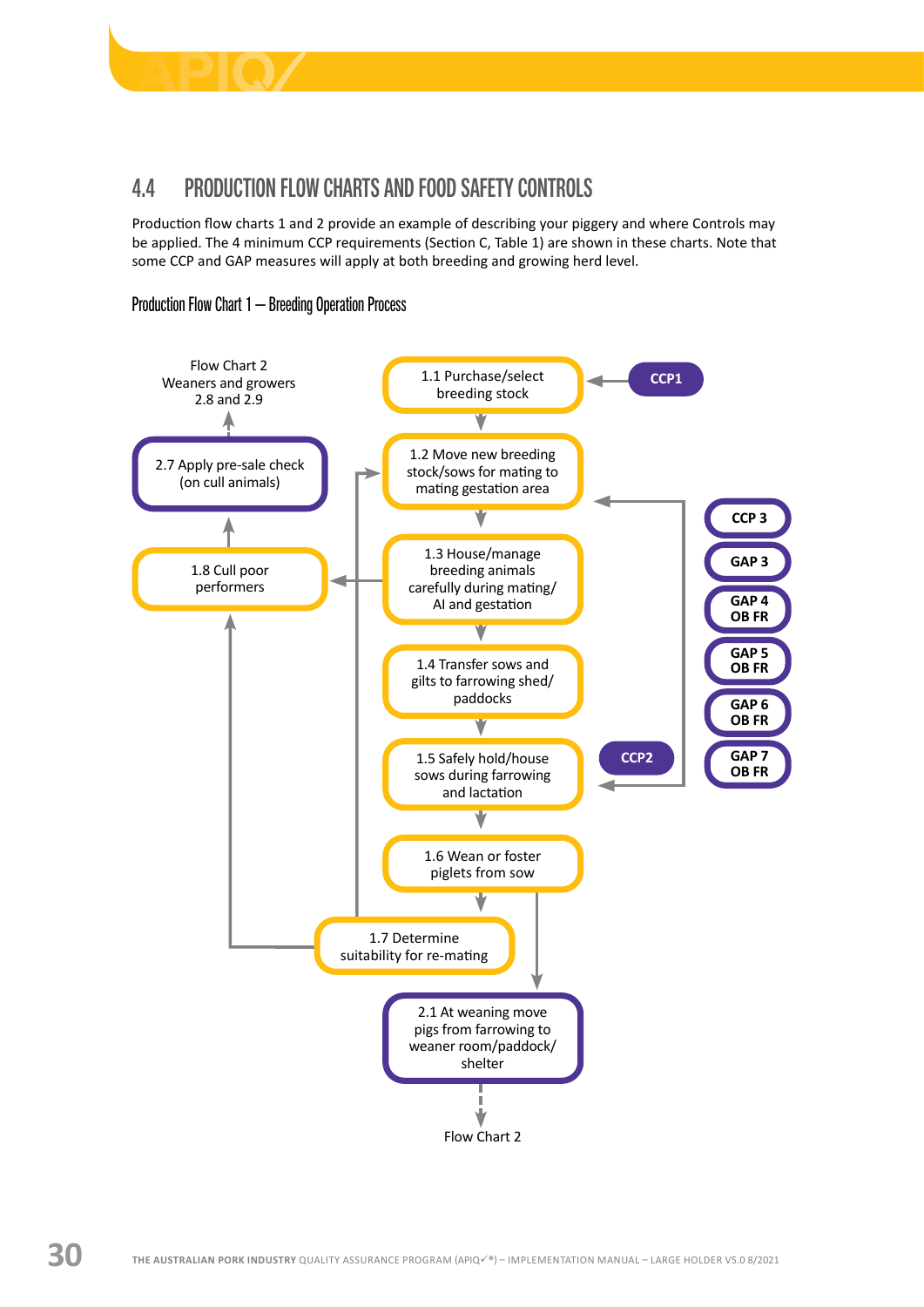#### Production Flow Chart 2 – Weaners and Grower Process

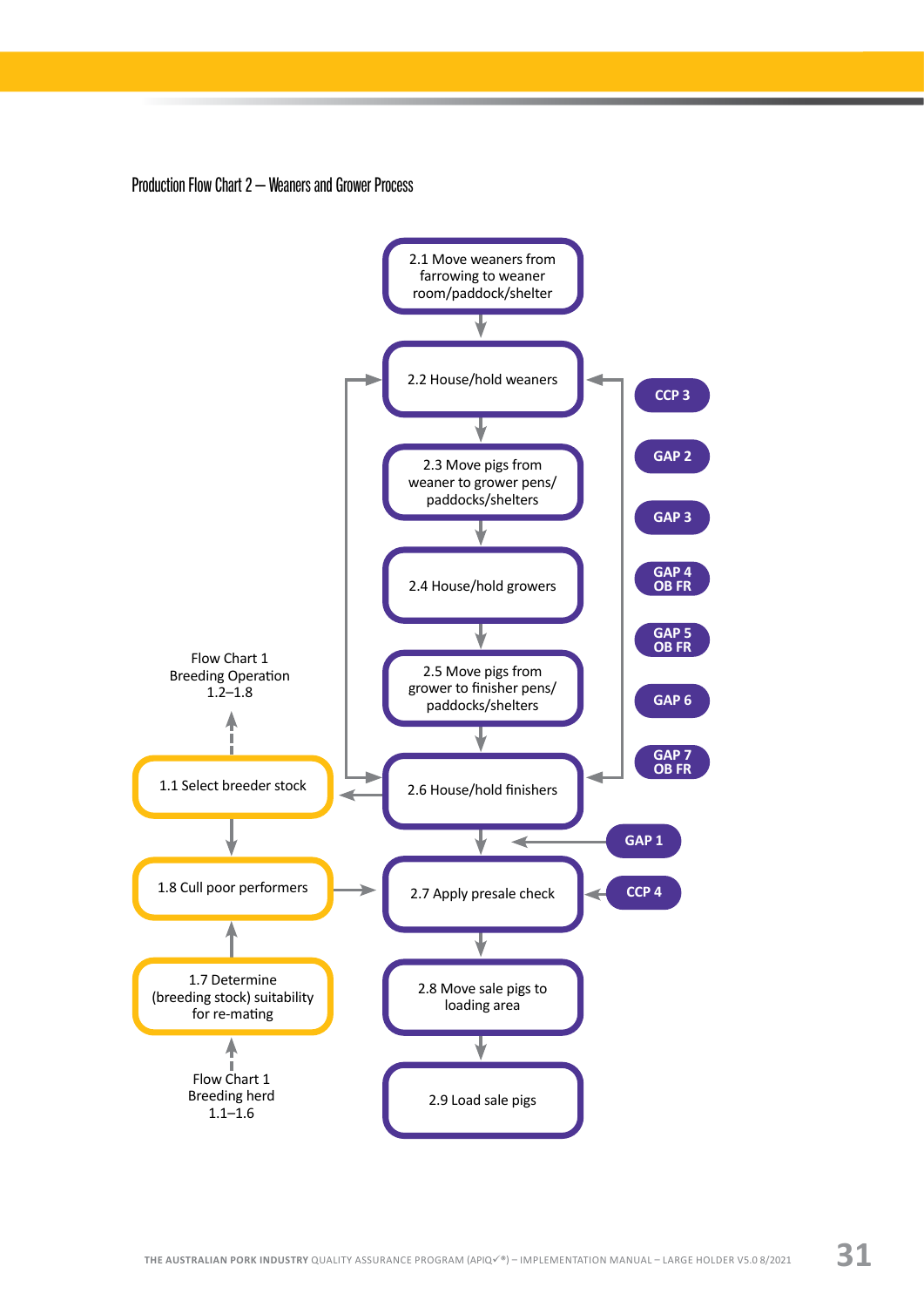<span id="page-33-0"></span>

# APPENDIX I. EXAMPLE OF AN ON-FARM OPERATIONAL CHECKLIST

There are many examples of checklists. The important consideration is to design checklists that are relevant to your piggery's operation, are user friendly, and work for you.

| <b>Daily</b>                                | <b>Mon</b> | <b>Tue</b> | Wed Thur | Fri | <b>Sat</b> | <b>Sun</b> |
|---------------------------------------------|------------|------------|----------|-----|------------|------------|
| Check feed line has started automatically   |            |            |          |     |            |            |
| Check that feeders are not blocked          |            |            |          |     |            |            |
| Check all drinkers                          |            |            |          |     |            |            |
| Orphaned piglets hand-fed                   |            |            |          |     |            |            |
| Check airflow and temperature of rooms      |            |            |          |     |            |            |
| Check health and welfare of pigs            |            |            |          |     |            |            |
| Medicate if required and record             |            |            |          |     |            |            |
| Euthanise if needed and record              |            |            |          |     |            |            |
| Dispose of carcasses                        |            |            |          |     |            |            |
| Make sure AI fridge is working              |            |            |          |     |            |            |
| Check if any maintenance is required/report |            |            |          |     |            |            |
| <b>Weekly</b>                               |            |            |          |     |            |            |
| Run out oldest room and put in pork shed    |            |            |          |     |            |            |
| Hose out empty room                         |            |            |          |     |            |            |
| Power wash walkways                         |            |            |          |     |            |            |
| Disinfect room                              |            |            |          |     |            |            |
| Prepare for next batch of weaned pigs       |            |            |          |     |            |            |
| Reset computer                              |            |            |          |     |            |            |
| <b>Monthly</b>                              |            |            |          |     |            |            |
| Remove cobwebs from shed                    |            |            |          |     |            |            |
| Wash windows                                |            |            |          |     |            |            |
| Clean air-conditioning pads/water catchment |            |            |          |     |            |            |